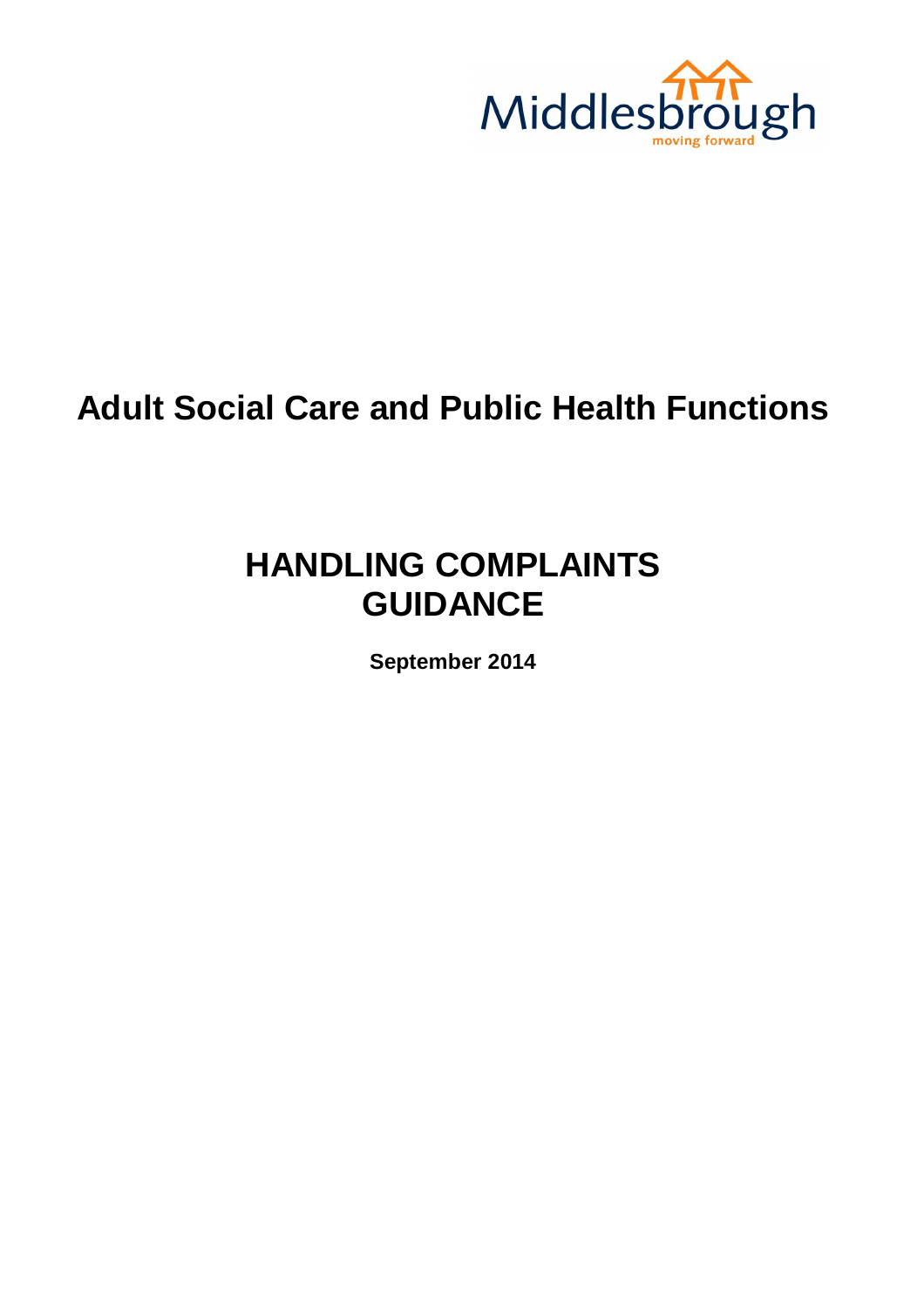# **Table of Contents**

| 2. LEARNING FROM COMPLAINTS & MONITORING OUTCOMES3 |  |
|----------------------------------------------------|--|
|                                                    |  |
|                                                    |  |
|                                                    |  |
|                                                    |  |
|                                                    |  |
|                                                    |  |
|                                                    |  |
|                                                    |  |
|                                                    |  |
|                                                    |  |

Separate Documents available:

- LGO Investigation Guidance
- Consent
- Information Governance
- Joint Protocol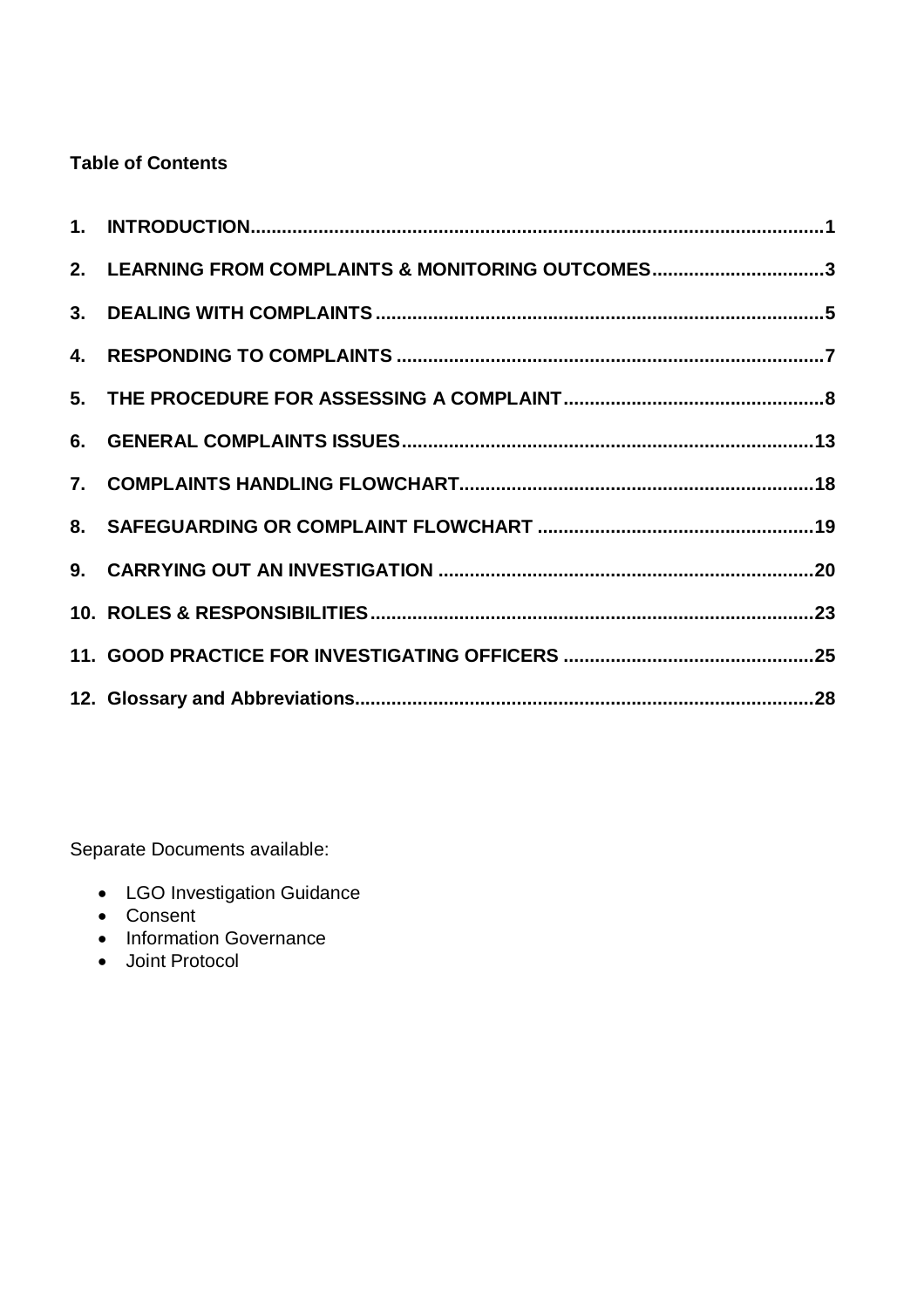## **1. INTRODUCTION**

This document is designed to give details about Adult Social Care and Public Health functions complaints procedure and has been specifically designed to assist those managers and officers who are involved in the investigation and resolution of complaints and concerns.

Although Adult Social Care and Public Health complaints are governed by separate regulations, Middlesbrough Council uses common processes and timescales for complaints that fall under either area.

Both Adult Social Care and Public Health complaints are managed by the Adult Social Care Complaints Manager, who oversees the process across both areas, liaising with Assistant Directors and Managers of relevant teams where required.

#### **Social Care Complaints**

Local Authorities must make arrangements for dealing with complaints in accordance with *The Local Authority Social Services and NHS Complaints (England) Regulations 2009* (the regulations). This document outlines Middlesbrough Council's arrangements for dealing with complaints that fall under these regulations.

A single approach for handling complaints about adult social care services and the NHS was introduced with a duty for Social Care to co-operate. The aim is for a better co-ordinated response where a complaint involved both sectors. There will then be a joint investigation and a joint response.

The approach allows each organisation to determine the mechanisms best suited for them to deliver effective complaints arrangements within their own organisations taking into account local circumstances.

The focus for complaints handling aims to ensure that all complaints are undertaken on a case-by-case basis in discussion with the complainant. As a result of this there is no prescriptive process with set timescales. Expected timescales are therefore agreed between the investigating officer and the complainant as well as an agreement about how the complaint will be investigated.

#### **Public Health Complaints**

From April 2013 responsibility for public health and some health services transferred from the NHS to Local Authorities.

Public health is about preventing disease and helping people to live healthier and longer lives by providing the information and facilities they need to do this.

The Public Health service is not responsible for providing health services to individuals for example through hospitals. Complaints concerning these services should be directed to the Clinical Commissioning Groups or to PALS (Patient Advice and Liaison Service) for hospitals or directly to the service provider.

This document sets out how Middlesbrough Council aims to deal with complaints in line with the NHS Bodies and Local Authorities (Partnership Arrangements, Care Trusts, Public Health and Local Healthwatch) Regulations 2012 (the Regulations), which came into effect in April 2013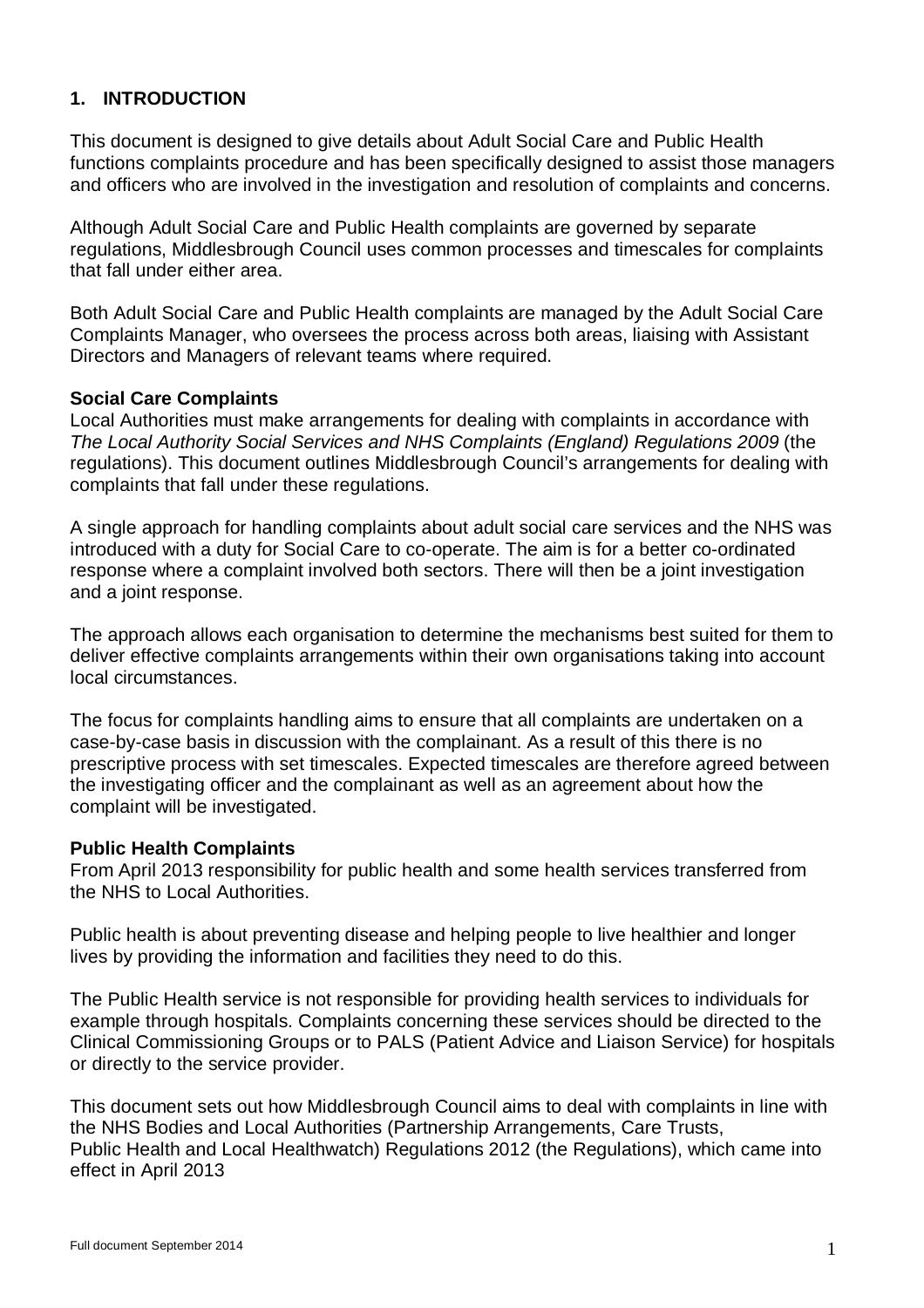The focus for all complaints handling aims to ensure that all complaints are undertaken on a case-by-case basis in discussion with the complainant. As a result of this there is no prescriptive process with set timescales. Expected timescales are therefore agreed between the investigating officer and the complainant as well as an agreement about how the complaint will be investigated.

Whilst both Social Care and Public Health the regulations allow a maximum of six months to respond to a complaint we will endeavour to send you a response to your complaint as soon as practicable.

#### **Our Aim**

We aim to deal with complaints from members of the public, service users and carers in a fair and consistent way in line with current legislation.

The process is based on the principles of good complaints handling published by the Parliamentary and Health Service Ombudsman and endorsed by the Local Government Ombudsman. The principles are

- Getting it right
- Being customer focused
- Being open and accountable
- Acting fairly and appropriately
- Putting things right
- Seeking continuous improvement

#### **Complaints about children's services**

Separate guidance is available on handling these complaints. This guidance relates to the Children Act 1989, The Children Action 1989 Representations Procedures (England) Regulations 2006 and 'Getting the best from Complaints' guidance issued by the Department for Children, Schools and Families on social care complaints and representations for children/young people and others.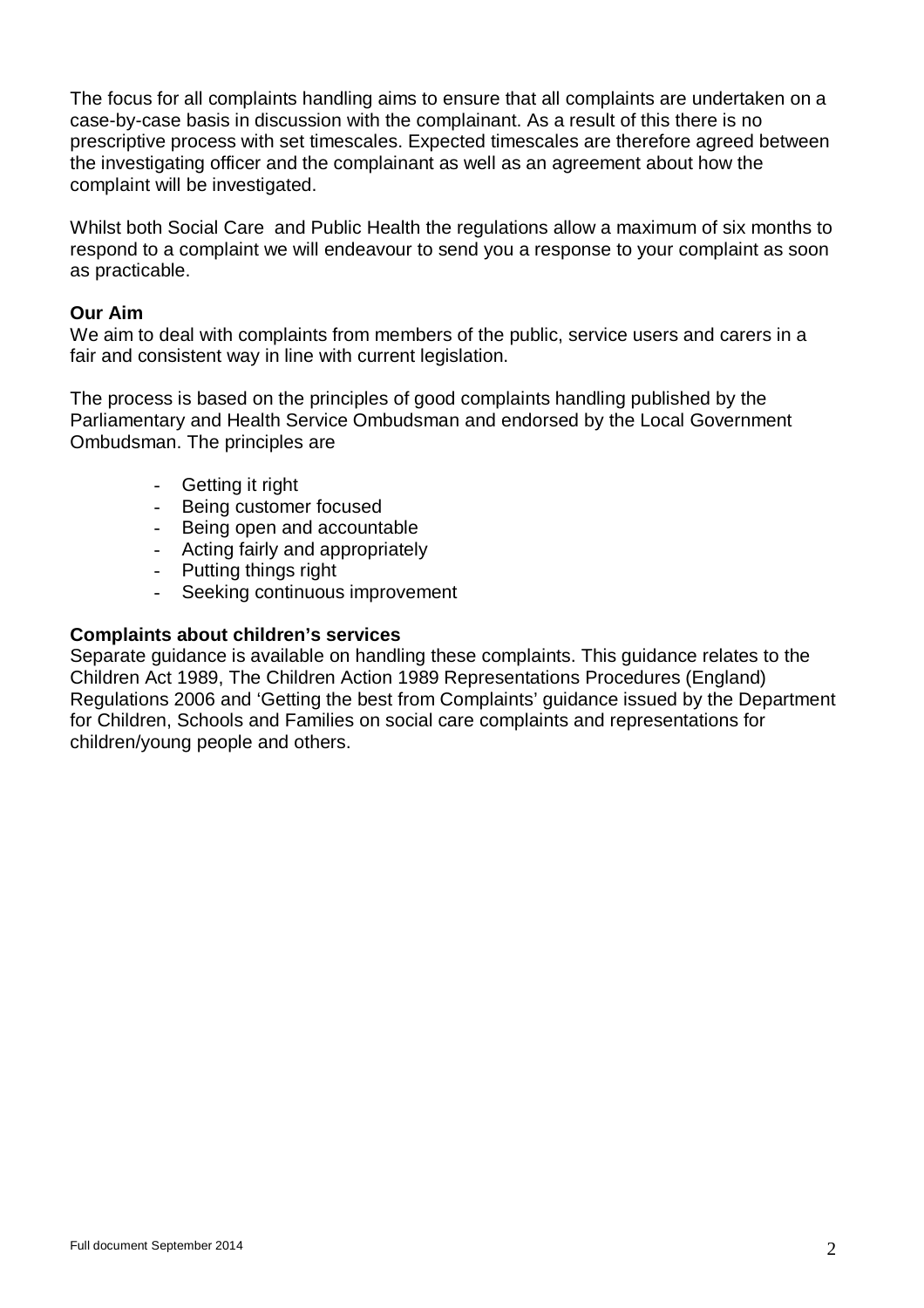# **2. LEARNING FROM COMPLAINTS & MONITORING OUTCOMES**

Regulations emphasise the importance of learning from complaints and actively using this information to improve service provision.

'Making Experiences Count' highlights the role complaints have in assisting organisations to identify:

- Potential service problems.
- Risks (and prevent them from getting worse).
- Opportunities for staff improvement.
- Information for the reviewing of services and procedures.

Learning from complaints provides opportunities for services to be shaped by people's experiences. These can often be people who are traditionally considered 'hard to reach' and who may be less successful at navigating complex public services. When developing a policy or service model, it is almost impossible to anticipate all potential variables of implementation and impact. This is why complaints should be viewed as a strategic resource providing rich and diverse perspectives. They can illustrate how well goals and standards are being achieved from the point of view of the needs and aspirations of citizens and on any unintended consequences of the way policies are implemented or decisions are made.

Complaints can be a rich source of citizen insight. Complaints are unsolicited and should be valued as illustrating what a 'customer journey' may be like for the citizen in practice. Complaints can help councils identify risks and weaknesses across services that should inform future planning and commissioning decisions.

**All complaint representations received must be recorded and the outcomes reported to the Adult Social Care Complaints Manager**, this includes those that are not subject to a full investigation. For day-to-day resolution, copies of the outcome should be sent to the Complaints Administrator upon resolution. This approach will supplement the more in depth recording of complaints handled under the regulations and allow for learning around the nature and range of complaints made in service areas.

A detailed record of all complaints, handled in line with these procedures will be maintained by the Complaints Manager in order to monitor that actions taken are in line with these procedures and within any relevant Departmental timescales.

Each resolved complaint should identify the issues raised and if actions are required to resolve the complaint. Such actions should be identified within an action plan, the implementation of which can then be monitored by the Complaints Manager. The Complaints Manager will perform an audit of 'open' complaint action plans at the end of every quarter.

The Complaints Administrator will send follow-up reminders to the Head of Service with responsibility for the implementation of an action plan following a complaint. An update report on progress on every 'open' action plan will be requested by the Complaints Administrator at the end of every quarter.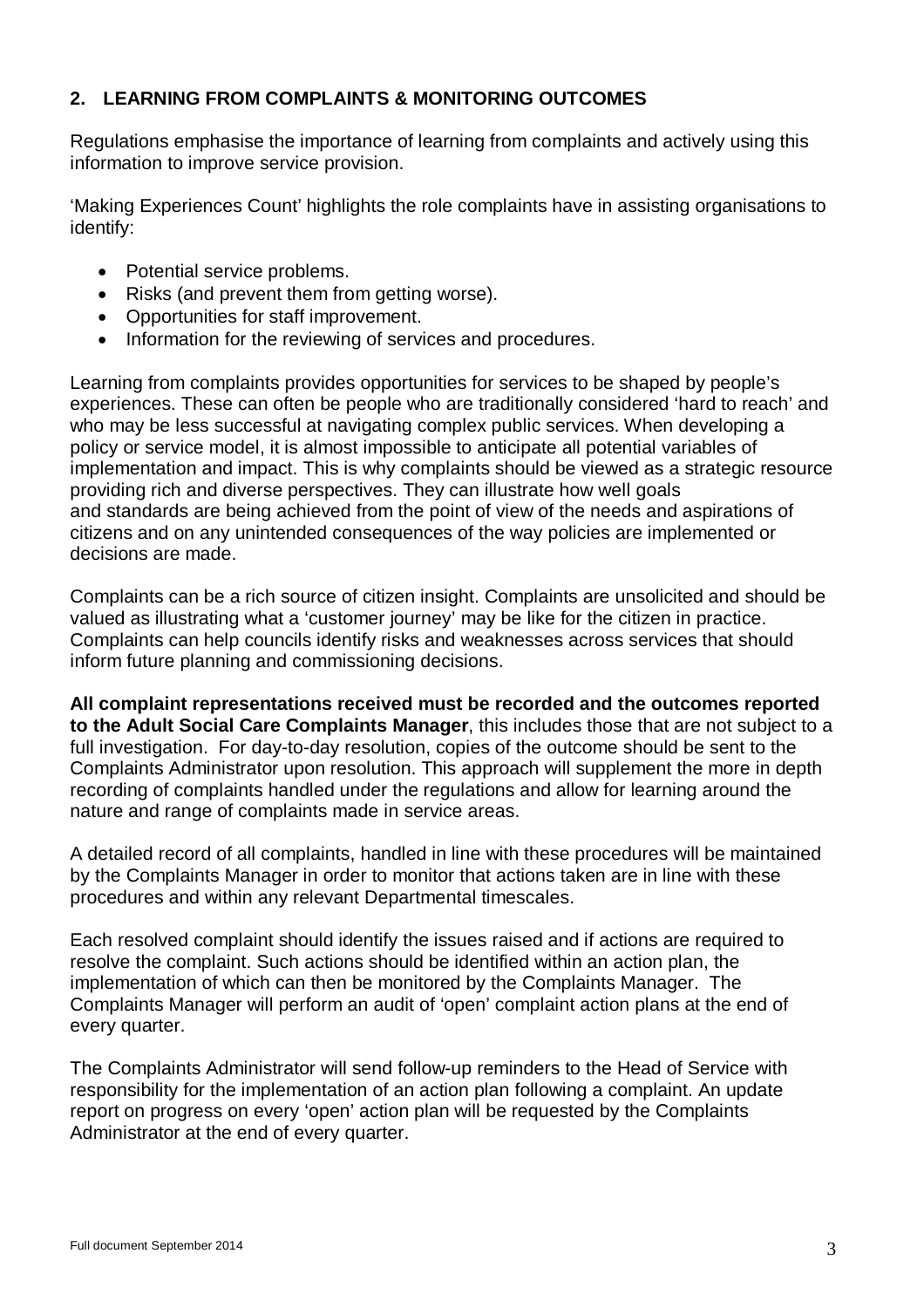The Complaints Manager will also analyse the range of complaint information received to highlight any common themes or cross service issues. This will allow for an overview of complaint issues and will be reported to the respective Senior Management Teams for their consideration on a quarterly and annual basis.

Information on complaints performance, learning and action points should be used by teams to monitor the quality of service user experience.

It may be appropriate on occasion for a specific group i.e. the Carers Partnership Board to monitor the progress of a particular complaints action plan.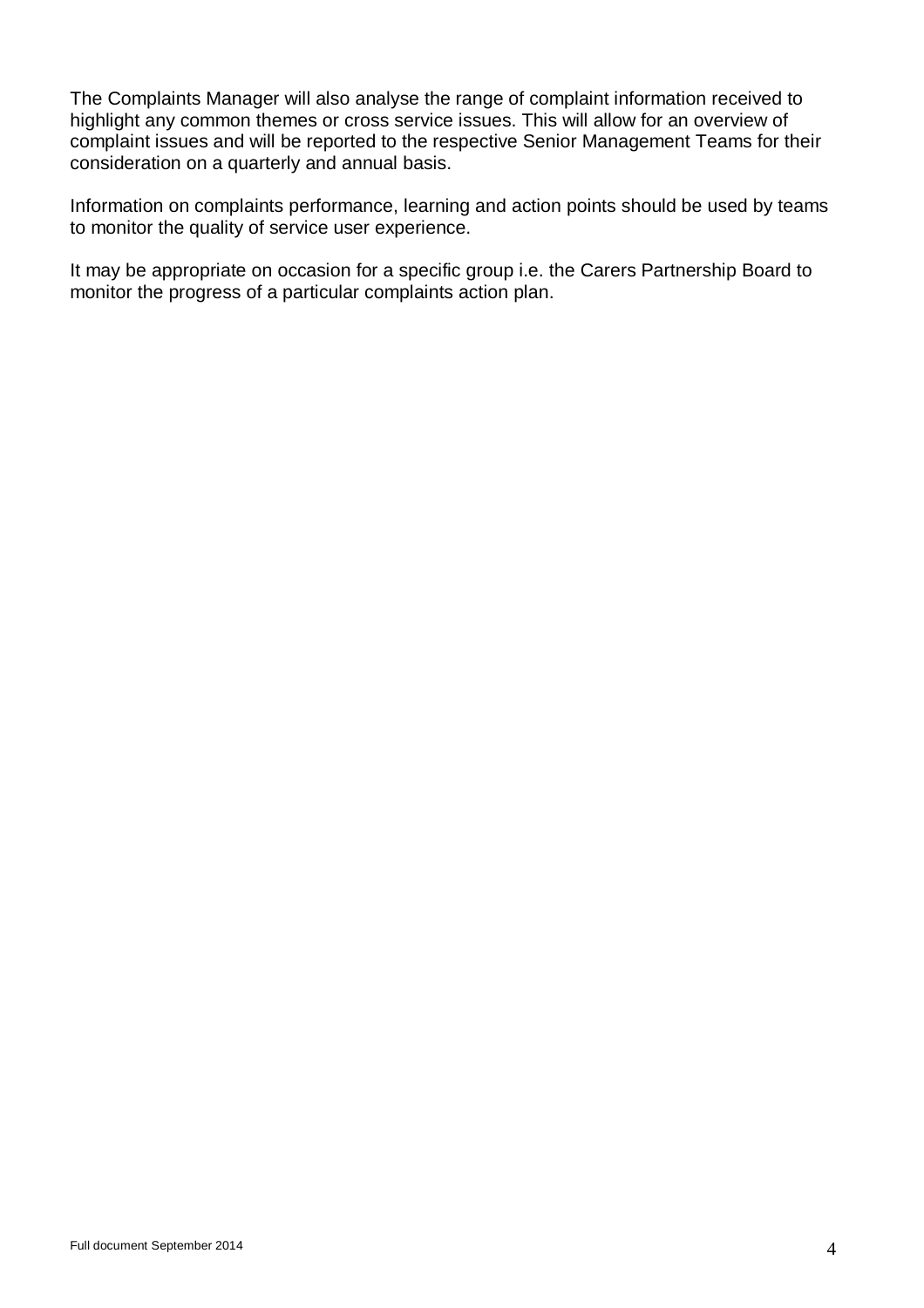# **3. DEALING WITH COMPLAINTS**

### **What is a complaint?**

A complaint may be generally defined as 'an expression of dissatisfaction or disquiet about the actions, decisions or apparent failings of a local authority's adult social services provision that requires a response'. The intention is for complaints not to be too rigid in their definition.

## **Who Can Complain?**

Under regulation 5 (Social Care)/ regulation 22 (Public Health), a person (or their representative) who receives or has received services and a person affected or likely to be affected by the action, omission or decision of the Local Authority Social Care or Public Health functions can complain.

A complaint may be made by a representative acting on behalf of a person who, themselves, has a right to complain where this person:-

- Has died
- Is unable to make the complaint themselves because of physical incapacity; or lack of capacity within the meaning of the Mental Capacity Act 2005 or
- Has requested the representative to act on their behalf. (Proof must be provided in this instance)

If a complaint is made on behalf of someone who is deemed to 'not have capacity' as defined by the Mental Capacity Act, the complaint will only be considered if the person submitting the complaint is acting in that person's best interest.

## **Consent**

All Staff who have access to information about individual Users have a duty of confidence. The individual's right to confidentiality must be respected. Personal information must be treated with care and this means not disclosing it to people who do not need to know. In normal circumstances the consent of the service user will always be required for the disclosure of information to third parties when investigating complaints. A form is available from the Complaints Administrator. Users and those providing the information must be satisfied that information supplied for complaints investigation purposes will not normally be disclosed without their permission.

#### **What can be complained about?**

A complaint can be made about anything that is connected with the local authority exercising its social service or Public Health functions. This could be:

- Quality or amount of service.
- Charges for services.
- Failure to follow correct procedures.
- Delay in service provision.
- A service not being provided.
- Application of eligibility criteria.
- Assessments, review, care plan outcomes.
- Attitude or behaviour of staff.
- The impact for an individual of the application of a local authority policy.

#### **Decisions made by Approved Mental Health Professionals**

A decision made by an Approved Mental Health Professional (AMHP) on an application under the Mental Health Act 1983 falls outside these procedures. Complaints about the process of assessment or the AMHPs actions can be considered under these procedures.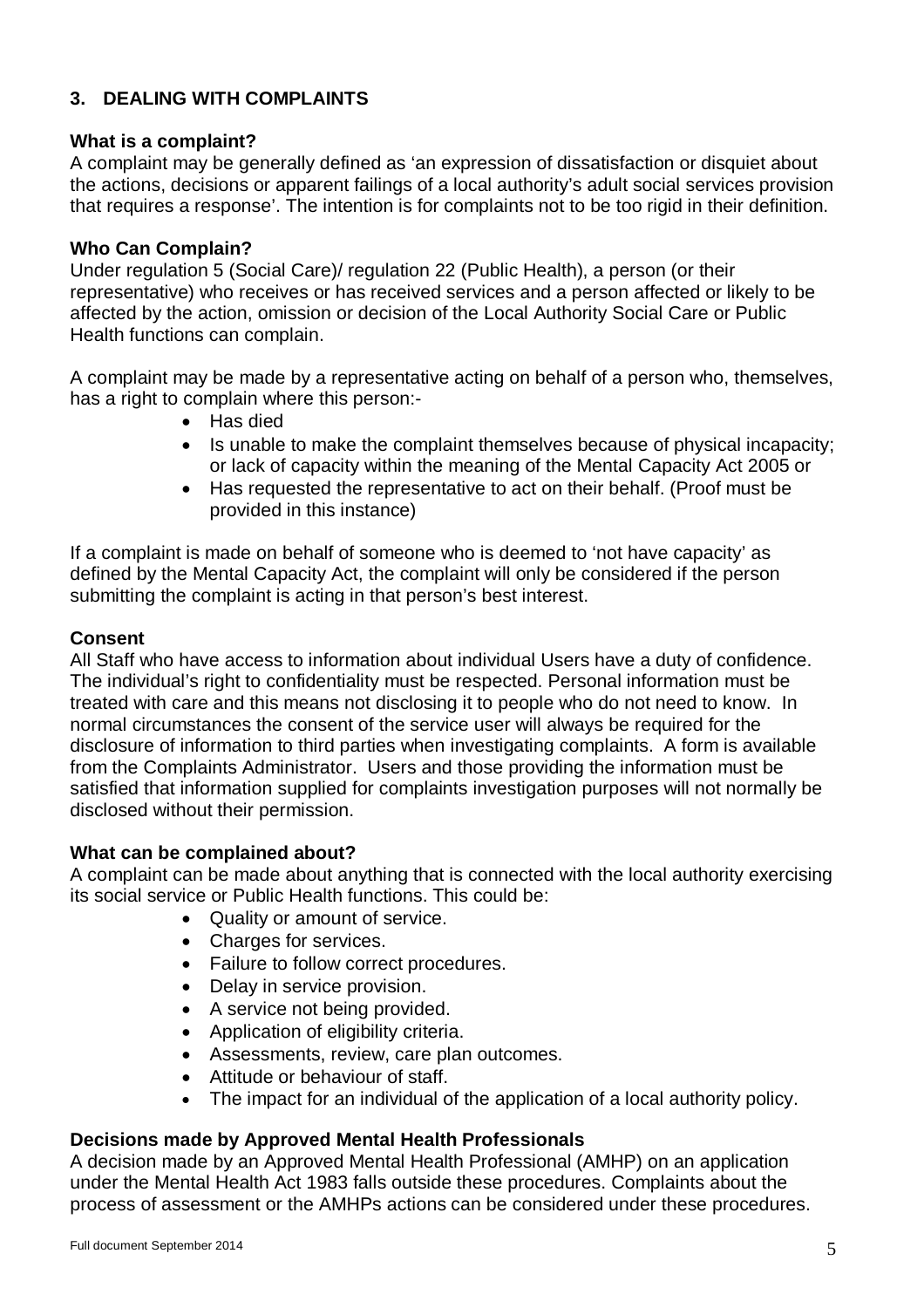## **Mental Capacity Act**

Under the Mental Capacity Act health or Social Care professionals can assess a person as lacking capacity and make decisions or carry out actions on behalf of that person. When such a decision has been made it cannot challenge it using this procedure. Guidance on how to challenge decisions made under the Mental Capacity Act is included in the Mental Capacity Act Code of Practice, which is available from the Department of Health.

If it is evident there has been a fault in the decision-making process it may be appropriate to invoke the complaints procedure. Although a best interest decision cannot be overturned through the complaint procedure, if it is found that there was a fault in the decision-making process a re-assessment may be carried out.

Where someone lacks capacity an Independent Mental Capacity Advocate (IMCA) may be involved in the decision-making process.

Certain issues raised that should be dealt with by other procedures will not be investigated as a complaint under these procedures e.g.

- Disciplinary or grievance proceedings.
- Criminal investigations.
- Where a statutory appeals process is in place.
- The complainant intends to take legal proceedings in relation to the substance of the complaint.
- Children & Young People's social care complaints.
- Corporate complaints
- Complaints arising out of an alleged failure to comply with a data subject request under the Data Protection Act 1998.

Complaints arising out of an alleged failure to comply with a request for information under the Freedom of Information Act 2000.

#### **Direct Payments**

Personal Budgets are not explicitly part of the current arrangements, although complaints to a local authority are covered when they are about the process of allocating a Direct Payment or Individual Budget; about services that are provided directly by the local authority; or when the local authority manages the budget on behalf of the service user. The point of the exclusion is that the authority hands over the money to the service user, and so decisions made by the service user are outside the procedure. This is not an exhaustive list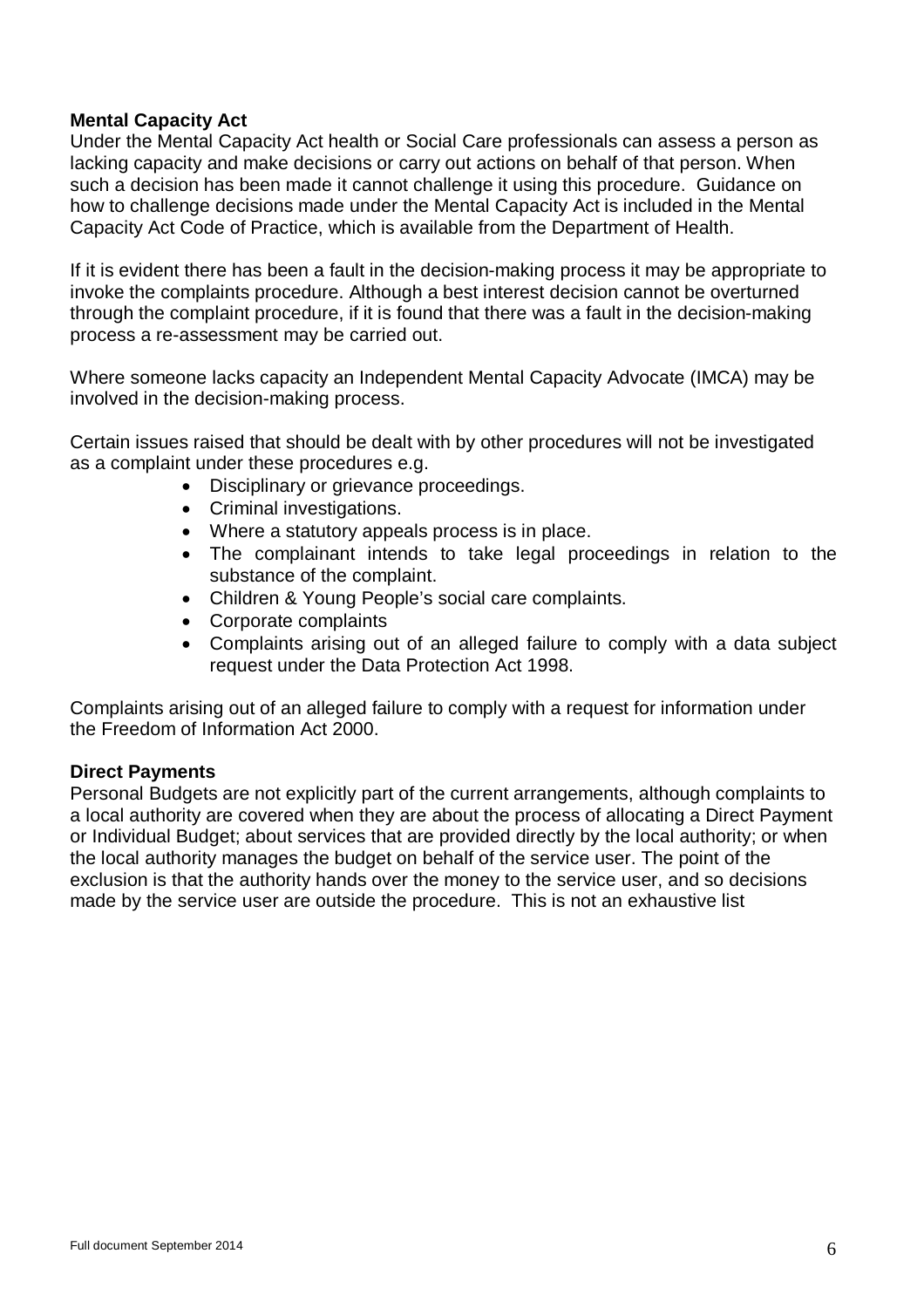# **4. RESPONDING TO COMPLAINTS**

Dealing with complaints is the responsibility of every member of staff. All complaints or concerns should be treated as being serious and dealt with appropriately. All staff should allow people to express their views, listen to them and use problem solving as a route to achieving satisfaction for the Complainant.

The Council's Chief Executive is the responsible person for ensuring that the Council complies with the arrangements made under relevant regulations and for ensuring that action is taken, if necessary, in the light of the outcome of the complaint. The Council has authorised the Assistant Director, Adult Social Care / Assistant Director, Improving Public Health (Director of Public Health) to act on behalf of the Chief Executive to carry out the responsible person's functions under the Regulations.

The function is then in turn, delegated to the Complaints Manager who works with relevant Heads of Service to appoint an Investigating Officer to act on their behalf.

Regulations on complaints identify 'if a complaint is made orally and resolution can be agreed with the client by the end of the next working day' it does not fall within the regulations and therefore it can be viewed as day-to-day business. Adult Social Care and Public Health, however, considers that such representations should be included within recording for a service area. Details of such representations managed within service areas should be forwarded to the Complaints Administrator, this information will assist in the overall departmental learning from complaints.

However, if a complaint cannot be resolved by the end of the next working day, or the complainant remains dissatisfied with the immediate response, the complaint must be brought directly to the attention of the Complaints Manager. The representation will then be handled in line with the Regulation requirements and classified as a complaint.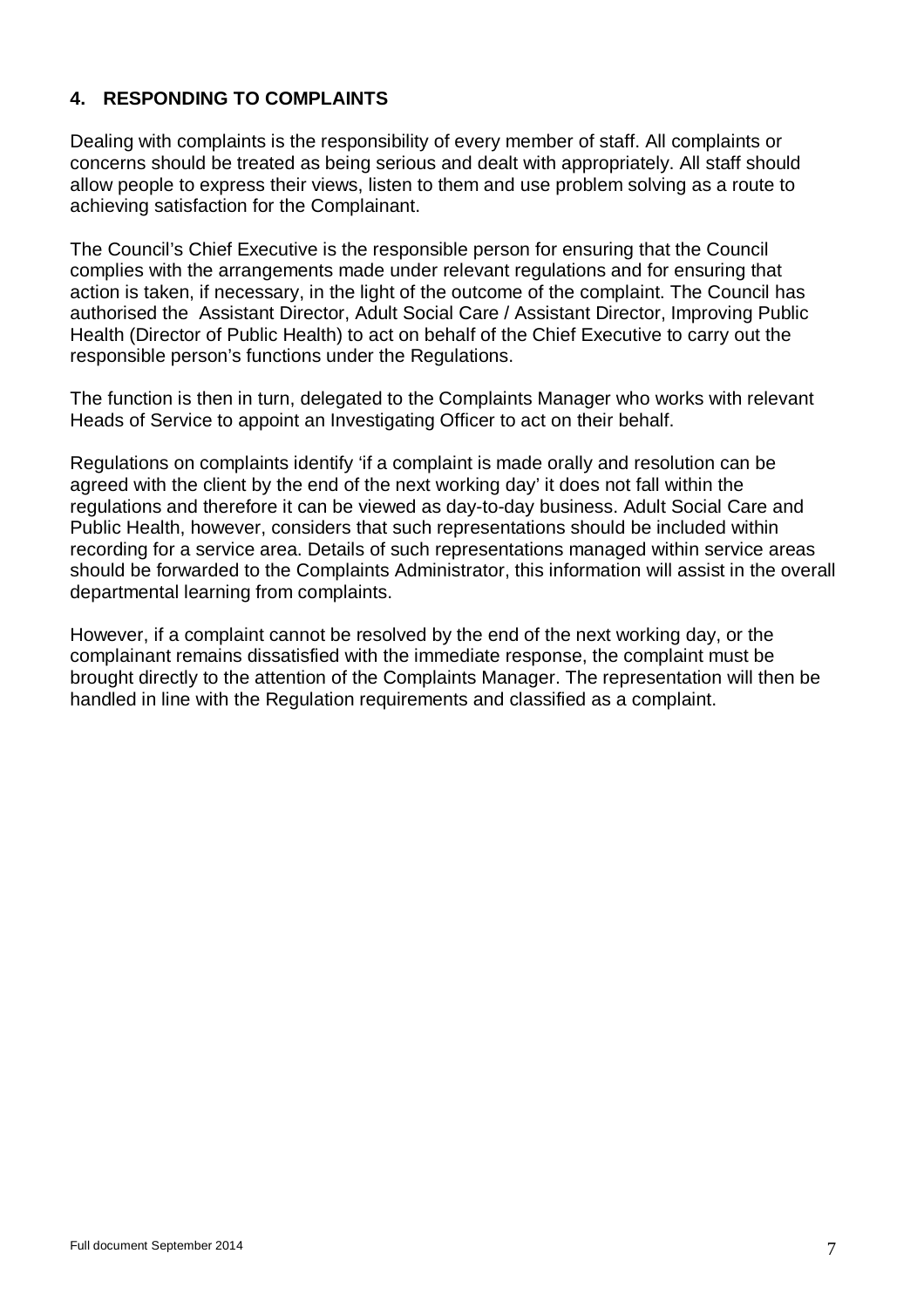# **5. THE PROCEDURE FOR ASSESSING A COMPLAINT**

A complaint is taken as having been made on the date on which it is first received by the local authority. The Complaints Administrator will acknowledge the complaint within **three working days** and liaise with the appropriate Head of Service who will act as the Adjudicating Officer. The Adjudicating Officer has the overall responsibility for addressing complaints made about their service area.

The Adjudicating Officer, in discussion with the Complaints Manager, will assess the seriousness and complexity of the complaint, consider any risks, service improvements and, if appropriate, any disciplinary action. They will decide who will investigate the complaint; give an indicative timescale for when the complaint should be dealt with by and how it should be progressed. The Investigating Officer is then given the responsibility of considering the complaint, collating all relevant information, speaking to appropriate people involved and collating all the information into a report.

Complaints are categorised as Low, Medium or High. This will help to determine how the complaint will be dealt with and how long is given for the complaint to be investigated. This will make sure there is a consistency of approach to all complaints and that they are dealt with appropriately. The factors that should be taken into account when assessing a complaint are

- The seriousness of the issues raised
- How likely the issues are to recur
- The risk to the service user
- The risk to the Council
- The Complainant's views

In some cases there may be serious issues that are raised that could cause long-lasting damage such as grossly substandard care, professional misconduct or death. In such cases these complaints will require immediate and in-depth investigation and would in most instances involve other procedures such as adult protection.

When a complaint is received, the Complaints Manager and Adjudicating Officer will make an initial assessment of how long it should take to deal with the complaint. The timescale can range from **20 working days** to **six months** from the receipt of the complaint. These timescales are taken from the Local Authority Social Services Complaints (England) Regulations 2006. We use the timescales internally for monitoring purposes. Complaints regarding Public Health Functions also have a limit of **six months,** which is defined by the NHS Bodies and Local Authorities (Partnership Arrangements, Care Trusts, Public Health and Local Healthwatch) Regulations 2012 (the Regulations).

Although Adult Social Care and Public Health complaints are governed by separate regulations, Middlesbrough Council uses common processes and timescales for complaints that fall under either area.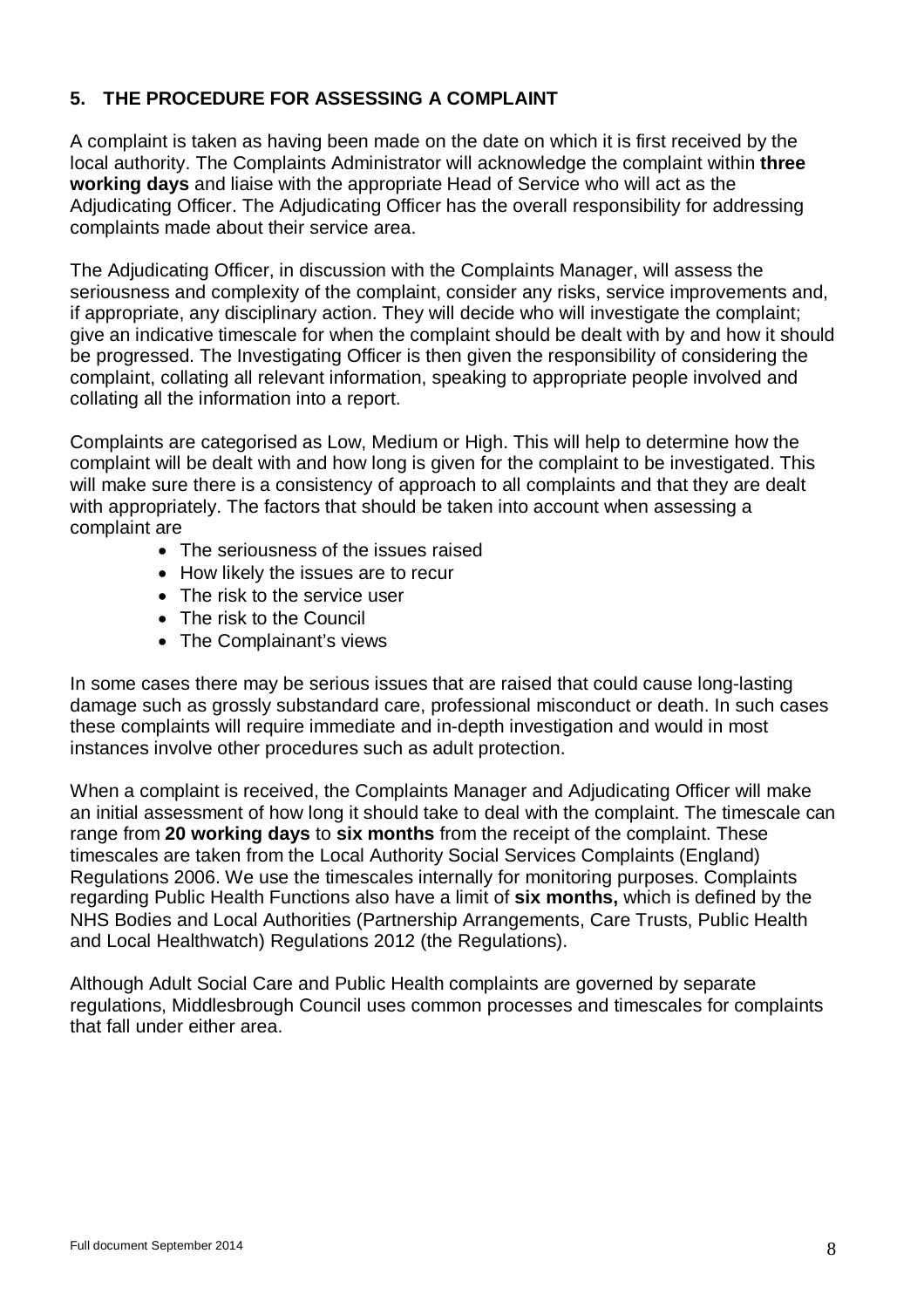The Adjudicating Officer assigns an investigating officer to oversee the complaint. They are tasked with developing a 'plan' that has to be agreed with the person making the complaint and the Adjudicating Officer. Each plan will be different and depend of the assessed risk. The plan should include

- The details of the complaint and its constituent parts
- An assessment of risk
- The complainant's desired outcomes
- When the investigation should be completed and who will carry out the investigation/who will be involved
- Who will provide the Complainant with support through the process if necessary
- How and when the Complainant will be contacted to tell them what is happening
- Any immediate action that staff can take to try and resolve the complaint such as a re-assessment, putting in place a service, an apology etc.

The Investigating Officer will be given copies of the complaint, the level of risk and timescale assigned by the Adjudicating Officer and the report format.

Depending on the seriousness of the complaint, it may not be necessary to draw up a plan.

## **Timescales**

Timescales for completion of a complaint are determined by the Adjudicating Officer and discussed with the Complainant by the Investigating Officer. Timescales are determined by the seriousness of the issue and how critical the issues are that are raised.

Where possible this timescale should be adhered to however there are circumstances where it may be necessary to extend the deadline, due to the complainant going away or the need to wait for detailed information etc. If this is the case then any changes to the deadline should be discussed and then agreed with complainant. The Complaints Administrator should be notified of the revised target date to ensure that complaints records are kept up to date.

Complaints are generally given the following timescales

**20 working days** – where the complaint can be resolved promptly because the issues are straightforward and may just take a couple of phone calls to put right **Up to 65 working days** – where the issue is more complex and will involve a detailed investigation

**Six months** – where a complete investigation is needed and information may need to be drawn from many sources

The timescale for the complaint begins from the day when the complaint was received by the Department to the date the adjudication letter is sent by the Adjudicating Officer. It is, therefore, important to build in a minimum of **10 working days** from the end of the investigation to the target completion date to allow the complaint to be passed to the Adjudicating Officer for them to construct their response.

# **Low Level Complaints**

The Investigating Officer must check whether the Complainant needs support to help them to understand the process such as interpretation (sign or languages other than English), provision of information in another format such as Braille, large print, or support from an independent advocate.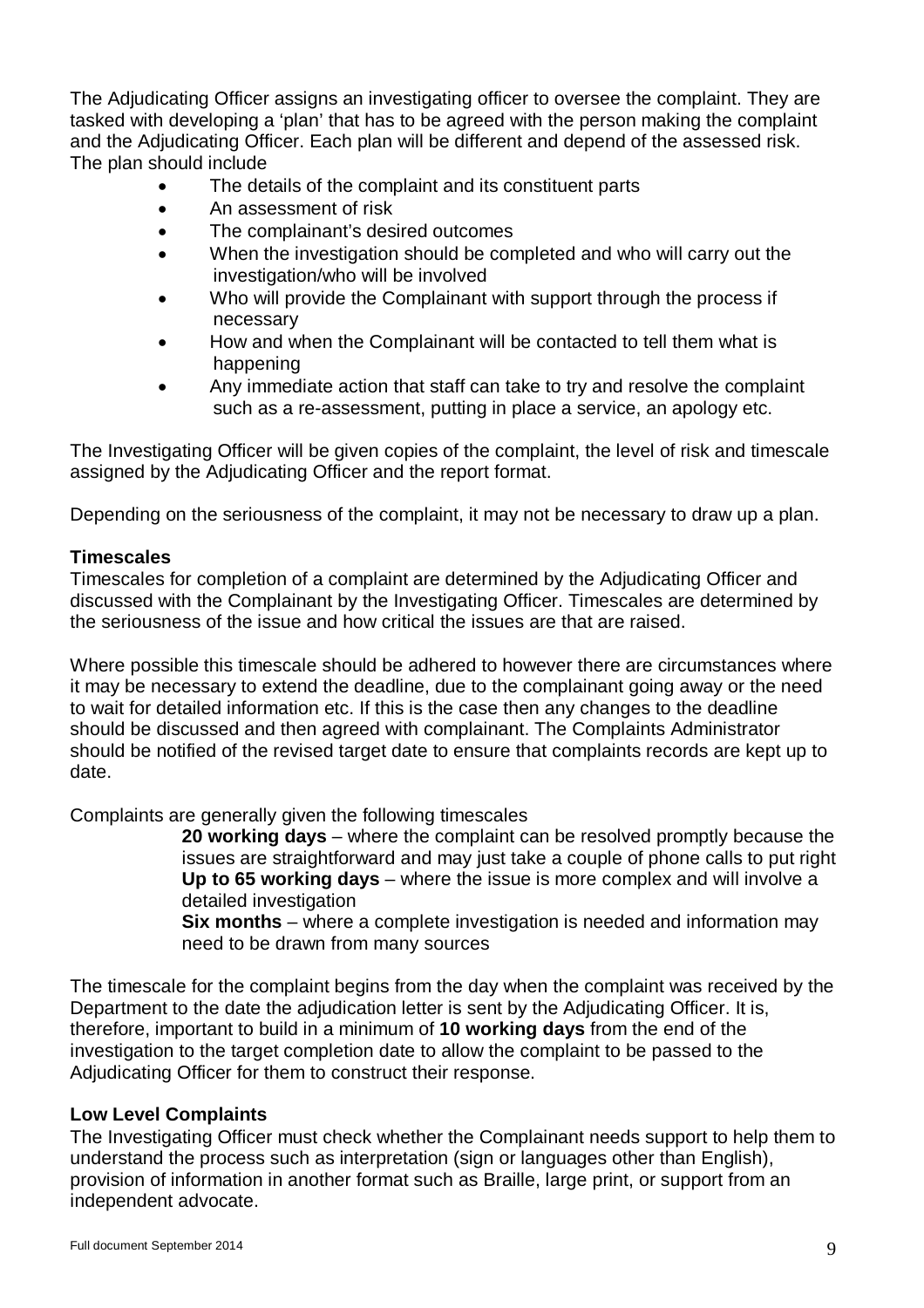If a complaint is made on behalf of someone else, the Investigating Officer needs to check that the person concerned agrees to the complaint being made (unless for reasons of age, health, death capacity etc. this is not possible). They should also clarify where the response should be sent.

The Investigating Officer must discuss the complaint with the Complainant and/or their representatives as soon as possible to clarify the complaint and ensure that the Department has an understanding of the complaint's constituent parts, the desired outcome and timescales as a minimum. This will form the basis of the Complaint Plan.

On completion of the investigation the Investigating Officer should prepare a report. The report should address each point raised by the Complainant and state whether they were resolved, part resolved or not resolved. This will be determined as a result of the discussions with the complainant and any other staff involved. The Investigating Officer should also state whether each element of the complaint is upheld, part upheld or not upheld. The report should also include

- a. Reasons and evidence to support the decision
- b. Identify changes in practice or procedure that are recommended as a result of the inquiry
- c. Explain that further investigation can be undertaken if the person is not satisfied

**The report must be discussed and agreed with the Adjudicating Officer before it is sent to the Complainant/or person acting on their behalf.** The Adjudicating Officer will decide on any required actions in line with any recommendations identified in the report in discussion with the Investigating Officer and appropriate staff.

All correspondence, including hand written notes, emails etc should be forwarded to the Complaints Administrator . The complaints files are kept centrally by the Complaints Manager so copies should be destroyed.

Where the matter is not resolved, or the Complainant is dissatisfied with the response, the Adjudicating Officer will make a decision on what needs to happen next.

#### **Medium and High Level Complaints**

Where a complaint is assessed as a medium or high level then the Adjudicating Officer will arrange for the investigation to take place without delay and appoint an appropriate person to investigate. Again a Complaint Plan should be drawn up. Complaints assessed at a high level are the most complex and require a greater degree of formality and independence to address and resolve. A detailed Complaint Plan must be drawn up and agreed with the Complainant and discussed with the Adjudicating Officer at the first interview.

A senior member of staff who is not in direct line management of the area of service and does not have a conflict of interest will be appointed to carry out the investigation In some circumstances it will be necessary to involve someone who is independent of the Social Care/ Improving Public Health Department. The Adjudicating Officer will make this decision.

In all circumstances the Adjudicating Officer must be kept involved and consulted during every stage of the complaint investigation. The Adjudicating Officer is responsible for responding to the Complainant at the end of the investigation and drawing up an action plan to address the issues raised.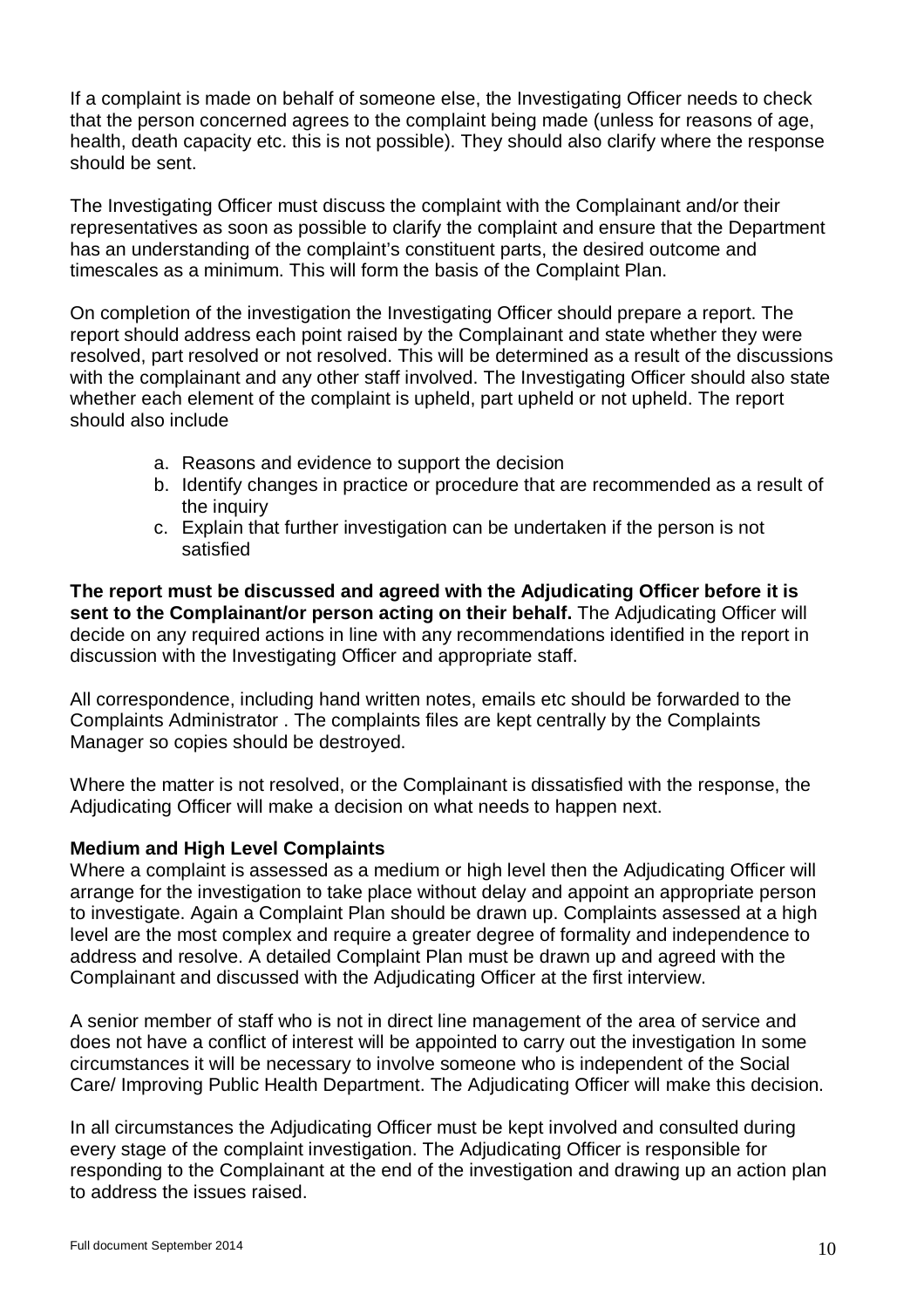# **Adjudication**

Adjudication is the responsibility of the Adjudicating Officer. The purpose of adjudication is for the department to consider the report or reports and identify:

- Its response
- Its decision on each point of complaint
- Any action to be taken, with timescales for their implementation

The Investigating Officer must send a draft copy of the report to the Adjudicating Officer and meet him/her to clarify aspects of the report and to discuss the findings, conclusions and recommendations. It its important to build in **10 working days** before the Target Completion Date to enable the Adjudicating Officer to complete their final response. The Adjudicating Officer will then decide how Social Care will deal with the findings,

conclusions and recommendations in the Investigating Officers report.

The response to the report needs to be signed by the responsible person i.e. the Chief Executive or the person authorised to exercise those functions namely the Assistant Director, Social Care or Assistant Director, Improving Public Health (Director of Public Health) . The Assistant Director may then delegate this duty to the relevant Adjudicating Officer. The response will contain:

- A copy of the investigation report unless there is a valid reason not to do so;
- Any report from the Independent Person;
- Actions that will be taken by the department or which have already been taken and
- The right to refer the complaint to the Local Government Ombudsman if they are not satisfied with the outcomes.

The Adjudicating Officer will make recommendations to the relevant Service Manager(s) or Registered Person (in the case of contracted services). A copy of the final report and adjudication letter should be sent to the Investigating Officer, the Team Manager and the Complaints Manager. All of the complaint paperwork will be returned to the Complaints Administrator.

The Adjudicating Officer will monitor the implementation of any recommended actions in liaison with the Complaints Manager. These actions will be shared with the relevant Team Manager and the Investigating Officer

#### **Support for staff involved in a complaint**

Separate guidance is available on the Performance and Planning Tile or from the Complaints Manager.

#### **Outstanding Complaints**

If a response is not sent to the complainant within 6 months of receipt of the complaint, or such longer period if agreed, the council has to write to the complainant giving an explanation and send a response as soon as reasonably practicable after the 6 months.

The Complaints Manager will present quarterly reports to TMT particularly in respect of outstanding actions.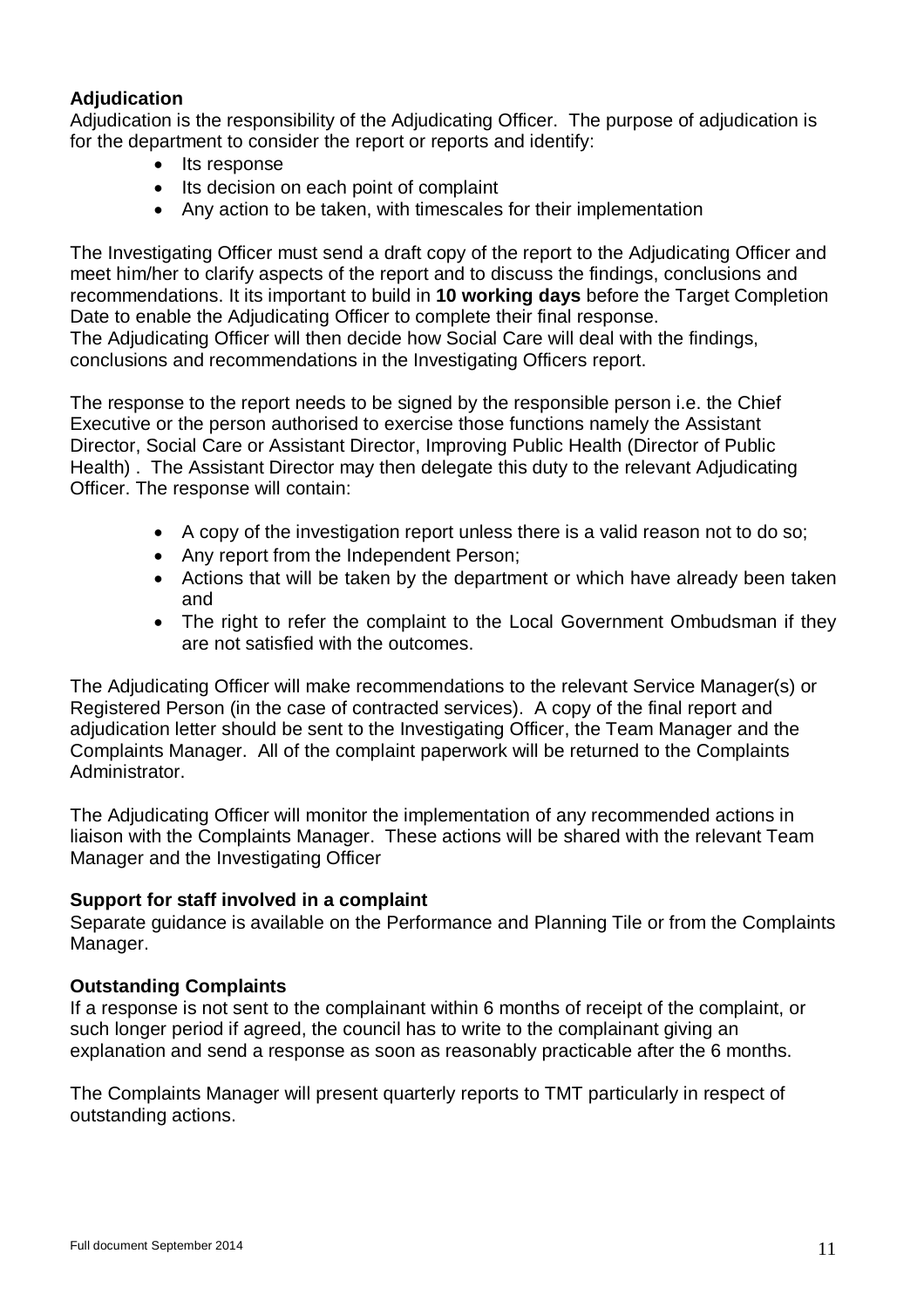## **Complaints About Contracted Services**

In the case of contracted services, the Registered Person should feedback to the Contracts Unit when the recommended actions have been completed. In turn, the Contracts Unit should inform the Adjudicating Officer and Complaints Manager of any outcomes.

#### **Data Protection**

In line with Caldicott guidance on data protection, originals of all paperwork should be kept in the complaints file and any additional copies should be destroyed. This should include all written note, e-mails, reports, interviews, etc. The Investigating Officer must not retain any information. The Complaints Manager will keep the file centrally once the investigation is complete.

#### **Recording of Complaints on IAS**

A note will be put on the individual's LAS record in the 'Contacts' field indicating that a complaint has been made, the date and complaints team workers contact details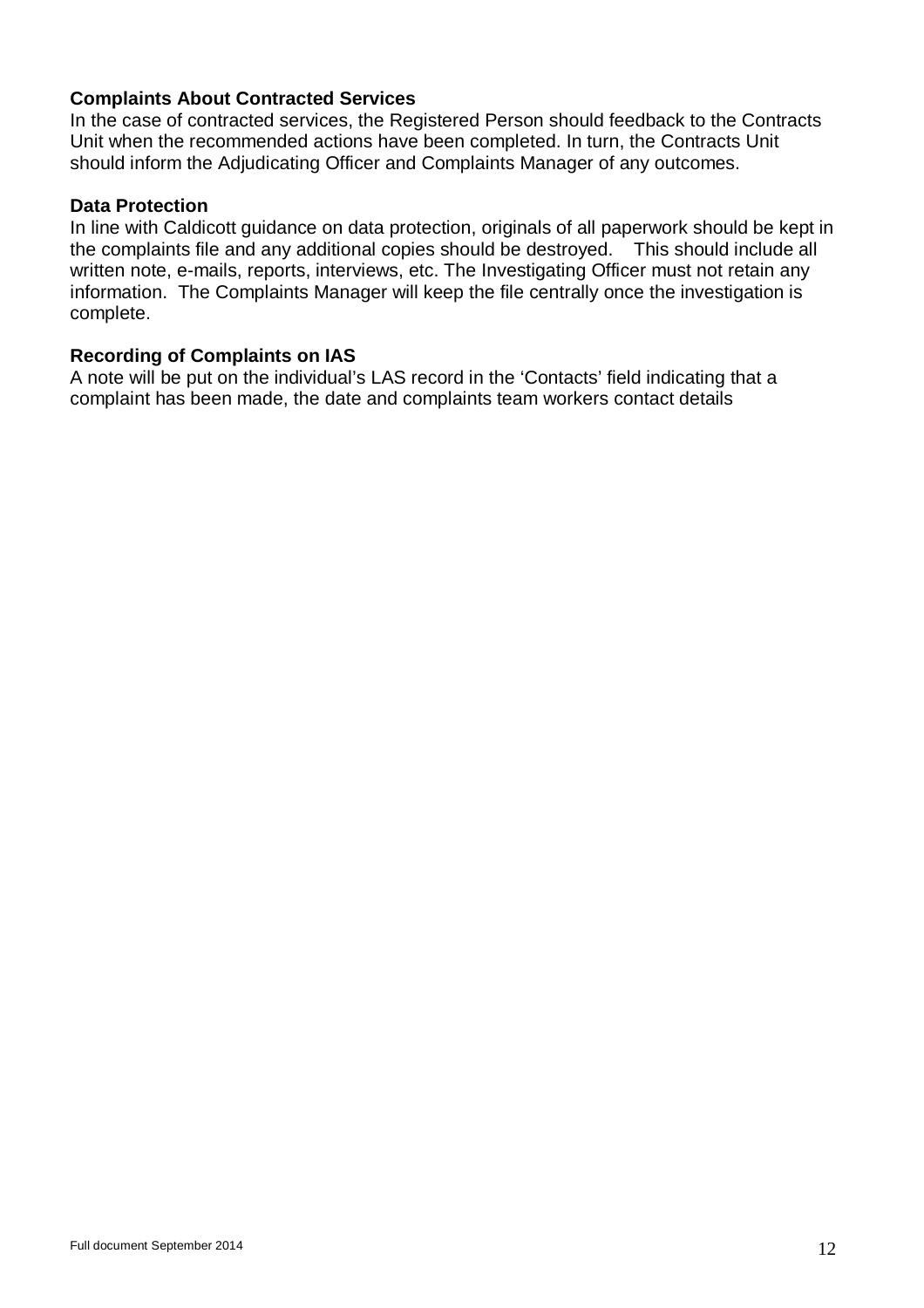# **6. GENERAL COMPLAINTS ISSUES**

#### **Local Government Ombudsman**

The complainant can refer their complaint to the Local Government Ombudsman once they have received the adjudication. However, if the Complainant is dissatisfied with the response to their complaint they will be offered a discussion with the Adjudicating Officer and/or the Investigating Officer and Complaints Manager. They will look at the reasons for the dissatisfaction and whether the investigation adequately answered the issues

If it is felt that after this consideration there are grounds to revisit some or all elements of the complaint then this will be agreed with the Complainant. If it is decided that there are not grounds then the Complainant it will be reiterated that the complainant can refer their complaint to the Local Government Ombudsman.

#### **Relationship With Other Procedures**

It is important that the relationships between procedures are clear and that there content is consistent. Procedures may need to link with the NHS and other agencies contributing to services. For example, NHS staff may become involved in residential homes and Protection of Vulnerable Adults work. Other agencies that may be involved in care services include, housing authorities, voluntary and private domiciliary organisations, the Probation Service and the Police.

It is essential that local authorities separate out complaints appropriate to other procedures and cases where some joint action is required. The Complaints Manager will provide advice to staff until any concurrent investigations are resolved. A joint protocol has been developed to ensure the effective handing of joint complaints.

#### **Complaints relating to staff behaviour or attitudes**

Where complaints relating to the behaviour or attitudes of staff are received they should be treated as a complaint about the quality of service provided, and proceeded with in the usual way of dealing with service complaints. Within the time limits set out the exact nature of the complaint should be established and attempts should be made to resolve the matter with the Complainant.

If immediate resolution is not possible, the Investigating Officer needs to speak to the member of staff concerned to hear their account of the alleged behaviour. If there were witnesses to any incident, the Investigating Officer should speak to as many of these people as is considered necessary.

During the complaint handling process it might become apparent that the alleged behaviour or attitude of a member of staff is so serious that it might amount to misconduct. Consideration must then be given as to whether the disciplinary procedures might need to be implemented. At this point, a senior officer (Adjudicating Officer or the equivalent) and the Complaints Manager must be consulted.

Decisions on how to proceed will have to be based on individual cases. It will be important to ensure that the complaints procedures are kept separate from disciplinary procedures.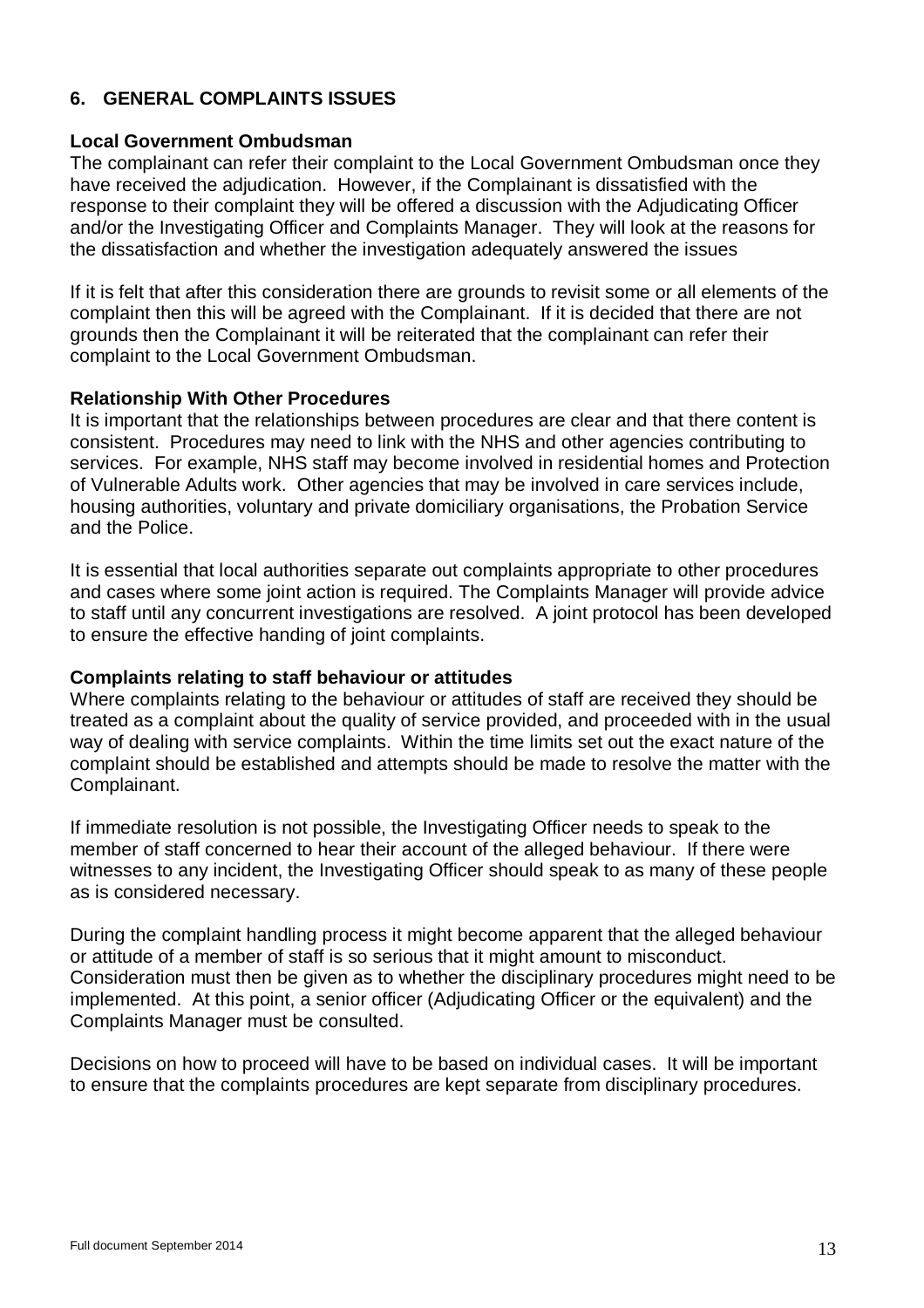## **Complaints relating to the behaviour or attitudes of a member of staff, and a service complaint**

In those cases where the complaint relates to both a service matter, for example about the level, quality or refusal of a service, and the behaviour or attitude of a member of staff, **and** it is felt that disciplinary proceedings might need to be implemented, then an early decision will be required as to whether both procedures should run concurrently. This decision should be made by the relevant Adjudicating Officer and the Complaints Manager.

In any case where proceeding with the complaint investigation might compromise a concurrent disciplinary investigation, then the complaint investigation should not commence, or should be suspended.

#### **Complaints dealt with under disciplinary procedures**

If a complaint is received and it is clearly a disciplinary matter and not a complaint about a service the response to the Complainant should indicate that:

- The issues that have been raised are not appropriate to be dealt with through the complaints procedure;
- They will be dealt with through other internal procedures but the response does not need to mention disciplinary action;
- If there is any injustice arising from the disciplinary procedures, the Complainant can request a complaints investigation. (Complainants do not need to be given the details of the disciplinary procedure).

In those cases where the complaint investigation was suspended the Complainant must be written to, following the conclusion of the disciplinary investigation, and asked if they want to continue with those aspects of the complaint that were suspended pending the outcome of the disciplinary investigation. If the Complainant wants to proceed they must request this within one year of the conclusion of the disciplinary investigation. The Complainant must be advised of this time limit.

#### **Racist Incidents**

Where the complaint relating to the behaviour or attitudes of a member of staff includes a racist incident the member of staff should proceed as above and receive the complaint and process as normal. Be aware of the sensitivity of such complaints. If the complaint relates to a relatively minor matter (such as a minor failure to recognise a cultural tradition or norm). try to establish whether this was as a result of ignorance or malice.

A Racist Incident Reporting Form must be completed, and a copy kept on file. These can be found on the Corporate Complaints Tile.

There is also a quarterly return form which records how many racist incidents have been reported to each service area and how many of these have resulted in further action. This is completed centrally and returned even if there are no reported incidents.

#### **Child and Adult Protection**

Sometimes it is evident from the outset that a complaint is highlighting safeguarding issues that are best addressed within the Adult Protection procedure. In such cases, the complaint will not be registered as such and will instead, become subject to the adult protection process. The Complaints Manager will write to the complainant explaining that the issues have been referred into Adult Protection and that they will be informed of the outcomes. A copy of the Adult Protection Procedure should be enclosed for information.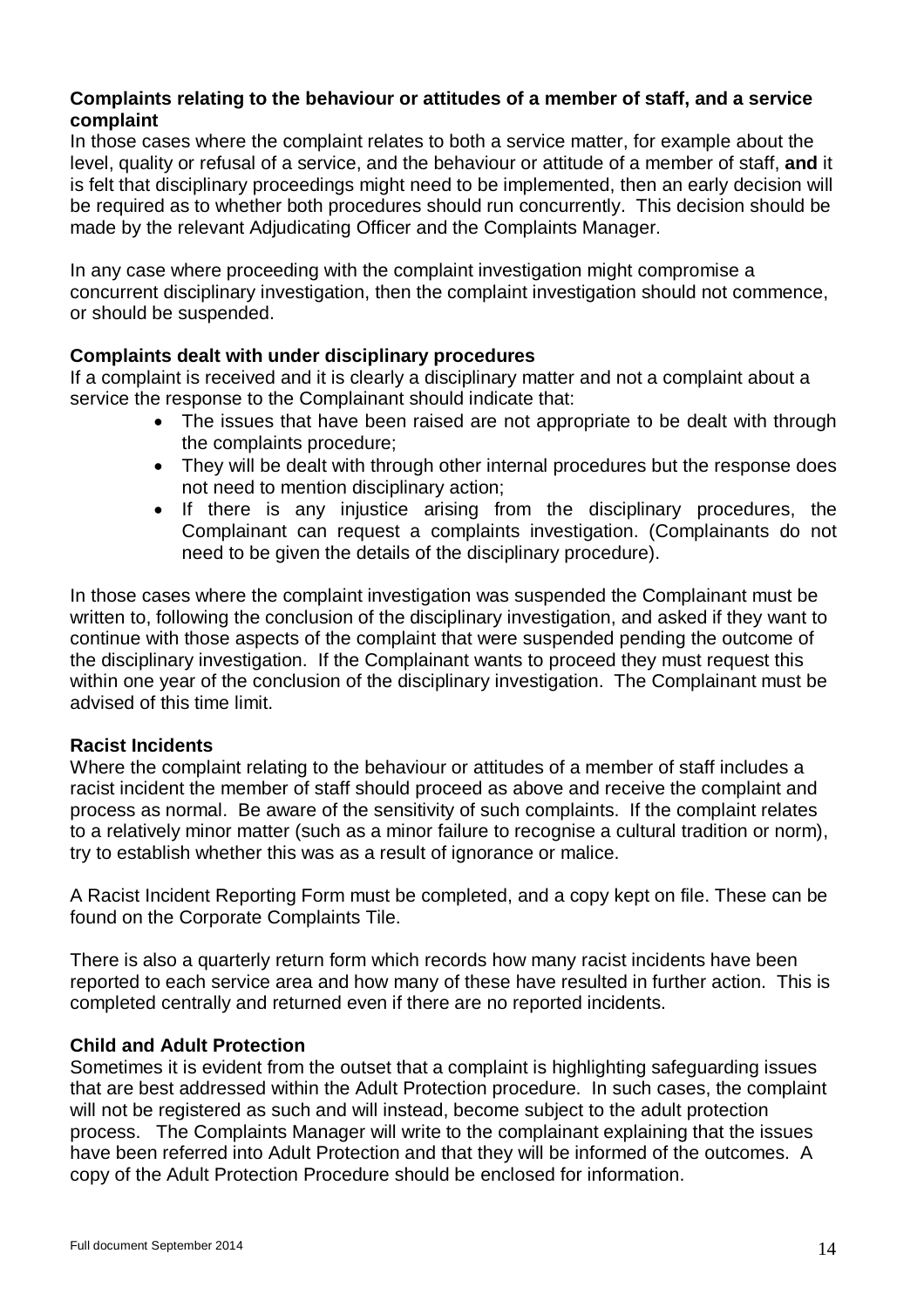The Complainant will be informed that, if they are dissatisfied with the outcome of the Adult Protection Investigation, they have further redress to the complaints process.

If the original complaint consists of a number of elements and only some of these are considered appropriate for immediate referral to Adult protection then the remaining elements should be investigated in the usual manner. In such instances the Complaints Manager will write to the complainant informing them of the course of action to be adopted clearly outlining:

- The elements of the complain that have been referred to the Adult Protection process and
- The elements of the complaint that will be addressed via the Complaints process

If it becomes evident during a complaint investigation that there are safeguarding issues, an immediate outcome of the investigation will be recorded as the case being referred to adult protection and the Complaint investigation will cease. The complainant will be informed of the outcome of their complaint in the usual manner.

Where a referral to the Safeguarding Unit is made and the issues are more appropriate to be dealt with under complaints legislation, the Complaints Manager should be contacted. The Adult Protection Coordinator and Complaints Manager will decide the course of action and the Complainant will be informed of the outcome. Where it is decided that the referral is more appropriate to be dealt with via the Complains procedure then the usual process will be initiated.

## **Criminal Issues**

Should it become apparent to the Investigating Officer during the course of a complaint investigation that there is reason to suspect criminal activity this should be reported immediately to the Adjudicating Officer. This will normally include discussing the matter internally with Human Resources, Legal Services and Internal Audit and, where appropriate reporting such matters to authorities such as the Audit Commission or the Police. Under corporate procedures, it is not necessary to delay disciplinary action pending the outcome of any criminal procedure.

#### **Joint Health and Social Care Complaints**

There is a duty to co-operate with health colleagues when handling complaints where there are elements relating to both organisations.

A Joint Protocol has been developed with Redcar & Cleveland Borough Council, South Tees NHS Foundation Trust, Tees, Esk & Wear Valleys NHS Trust and South Tees Clinical Commissioning Group. The Protocol sets out how all agencies will work together to coordinate responses to complaints that effect more than one agency. The Complaints Manager will coordinate any joint complaints and provide a copy of the protocol when necessary.

# **Complaints Involving Regulated Services**

Where local authorities receive a complaint that is about services provided under the Care Homes Regulations 2001, the Complaints Manager will, within **five working days**, ask the Complainant if he or she wishes details of the complaint to be sent to the registered person. If the Complainant agrees, the Complaints Manager will send the complaint to the registered person as soon as reasonably practicable. Details of the relevant parts of the complaint will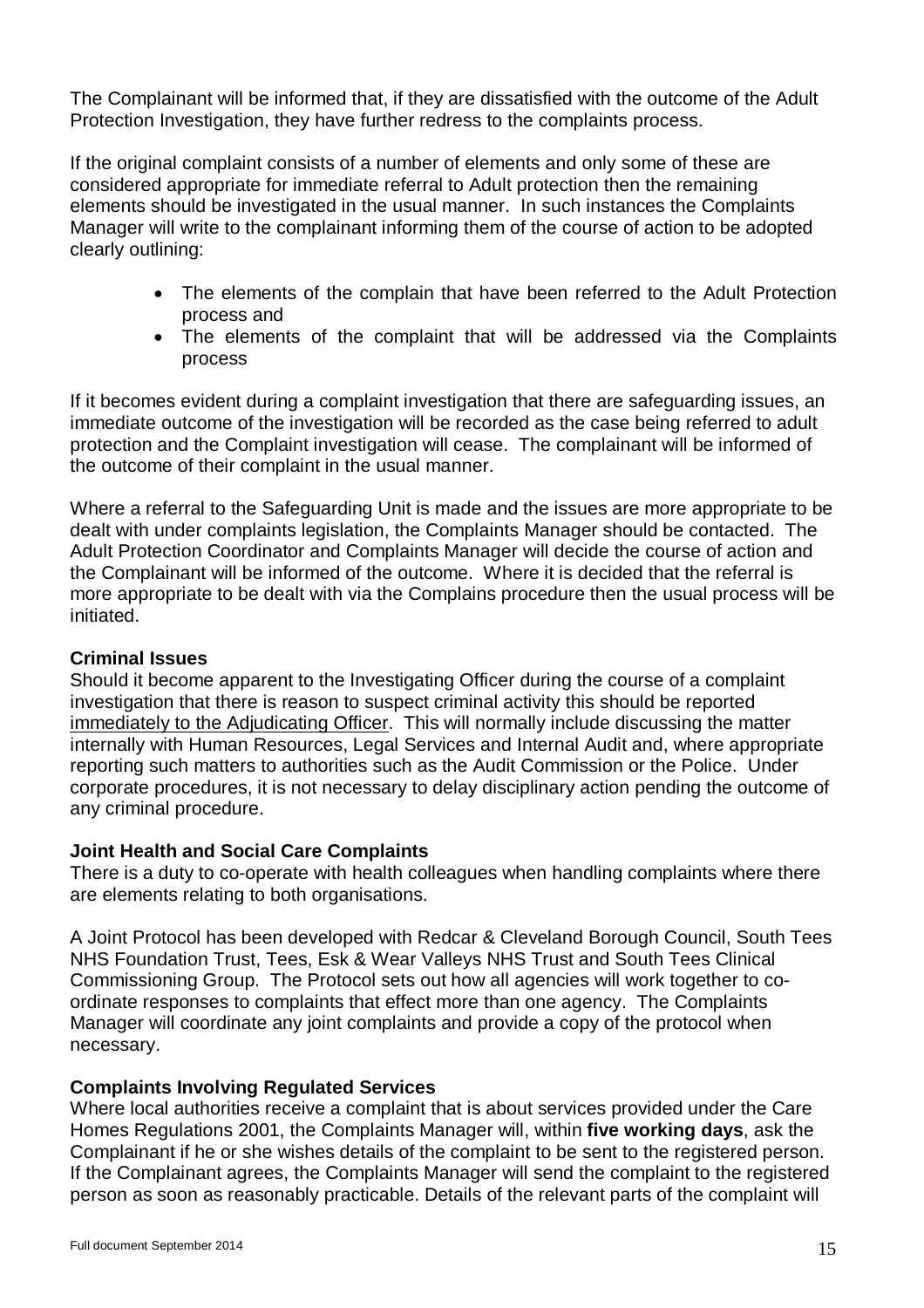also be sent to the care management team and the contract monitoring team within social care. The Complaints Manager will confirm any issues of safeguarding and potential vulnerability of the service user with the service user before releasing the complaint to the relevant care service provider.

Where the complaint consists of elements relating to both social services functions and services provided under the Care Standards Act 2000, the local authority will co-operate with the provider to ensure that the Complainant receives a coordinated response dealing with all aspects of the complaint. The Complaints Manager will, within **10 working days**, ask the Complainant if he or she wishes details of the Care Standards element of the complaint to be sent to the registered person. If the Complainant agrees, the Complaints Manager will send the Care Standards element of the complaint to the registered person as soon as reasonably practicable. The Complaints Manager will inform the Complainant when this has been done and also explain which element of the complaint the local authority will consider.

Boundary issues also arise with regard to other regulated services for instance where a Middlesbrough resident is placed in a home in another local authority area. The Complaints Manager will apply the above guidance in a similar manner with regard to these services.

#### **Direct Payments & Self Funded Services**

The Local Government Ombudsman (LGO) can investigate complaints from people who arrange their own care and self fund. This means that adults who arrange and pay for their own care, or have a personalised budget, have the same access to the independent complaints service as those people who have had their care arranged and funded by local authorities. The Health Act 2009 amended the Local Government Act 1974 to give the LGO service its new powers from 1 October 2010.

The LGO investigates complaints about services that are registered under the new Care Quality Commission essential standards that also came into force on 1 October 2010.

#### **Customers with Personal Budgets**

It is important to understand the difference between a complaint about the process used for a personal budget and dealing with problems a service user or informal carer may have with an employee or service provider that they pay using their personal budget.

Complaints, which are about direct payments and individual budgets, are excluded from the procedures, once the service user has taken control of their care provision. If there are problems around the employment of a Carer that a service user or informal carer pay for using their personal budget, this is not something the statutory complaints procedure can be used for.

If problems occur regarding a Provider that a service user or informal carer use and pay for using their personal budget, then the complaint needs to go direct to the Provider involved. They will have their own complaints procedure in place for the Customer to request.

However, if a complaint relates to the process undertaken by the Department in assessing a persons needs and the care management process or the way in which the payments are managed by the finance team then this can be investigated and responded to under the complaints procedure.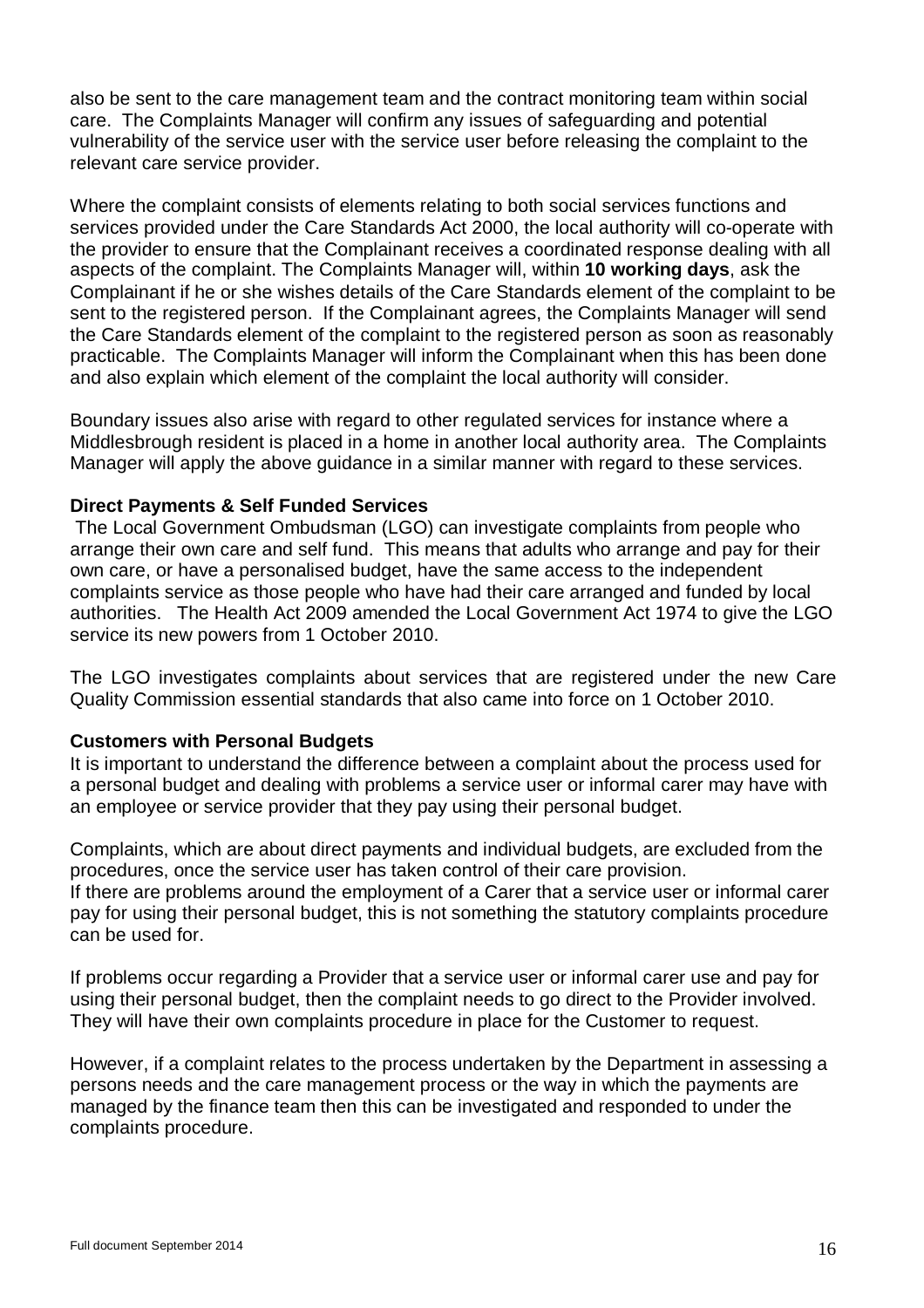# **Complaints relating to regulatory standards– Care Quality Commission (CQC)**

Where appropriate, the CQC can use their powers of inspection to undertake enquiries to enable them to make a judgement as to whether a provider is complying with the Government's standards of quality and safety. However, they have no statutory powers to investigate complaints.

Their guidance has 4 main points:

- The responsibility for handling concerns and complaints about services rests with the provider
- The commission will consider the fitness of the provider's own procedures for handling concerns and complaints
- Other procedures may provide a better route for resolving particular kinds of complaint (e.g. the funding authority's complaints procedure)
- Safeguarding issues are the responsibility of local authority co-ordinated protection services.

#### **Unreasonably Persistent Complainants and Vexatious Complaints**

Whilst the Council tries to respond to the needs of all Complainants there are times when there is nothing further that can reasonably be done to assist or to rectify a real or perceived problem. Because of the frequency of their contact with the local authority, or the irresolvable and persistent nature of their complaints, a small number of Complainants will need to be considered under the Unreasonably Persistent Complaints and Vexatious Complaints Policy.

Before implementing any of the provisions of this policy the Social Care Complaints Manager will liaise with the Corporate Complaints Manager to consider whether the Council has correctly followed its procedures in relation to complaints (or the provision of information), whether full and reasonable responses have already been given, and whether the complaint (or request for information) is now inappropriately persistent. This policy will only be pursued if appropriate. A copy of the Policy is available from the Complaints Managers or can be accessed from the Corporate Complaints Tile on Lotus Notes.

#### **Compliments and Comments**

If a compliment need to be sent to the Complaints Administrator.

The compliment will then be processed and the person complimented will receive a letter from the Executive Director of Wellbeing, Care and Learning. Their manager will also place a copy of the letter on the complimented person's personnel file

Comments may take the form of observations about a service or absence of a service, or might be in the form of suggestions. Comments should be forwarded to the Complaints Manager who will report any issues to appropriate Heads of Service. If appropriate, an acknowledgement letter will be sent to the person making the comment outlining any actions as a result of their comments.

It is not necessary to respond to comments or suggestions that are trivial, abusive or meaningless, or are clearly designed to waste officer time.

#### **Questions**

If you have any questions, these can be directed to the Complaints Manager on 729247 or by ringing the complaints line direct on 728307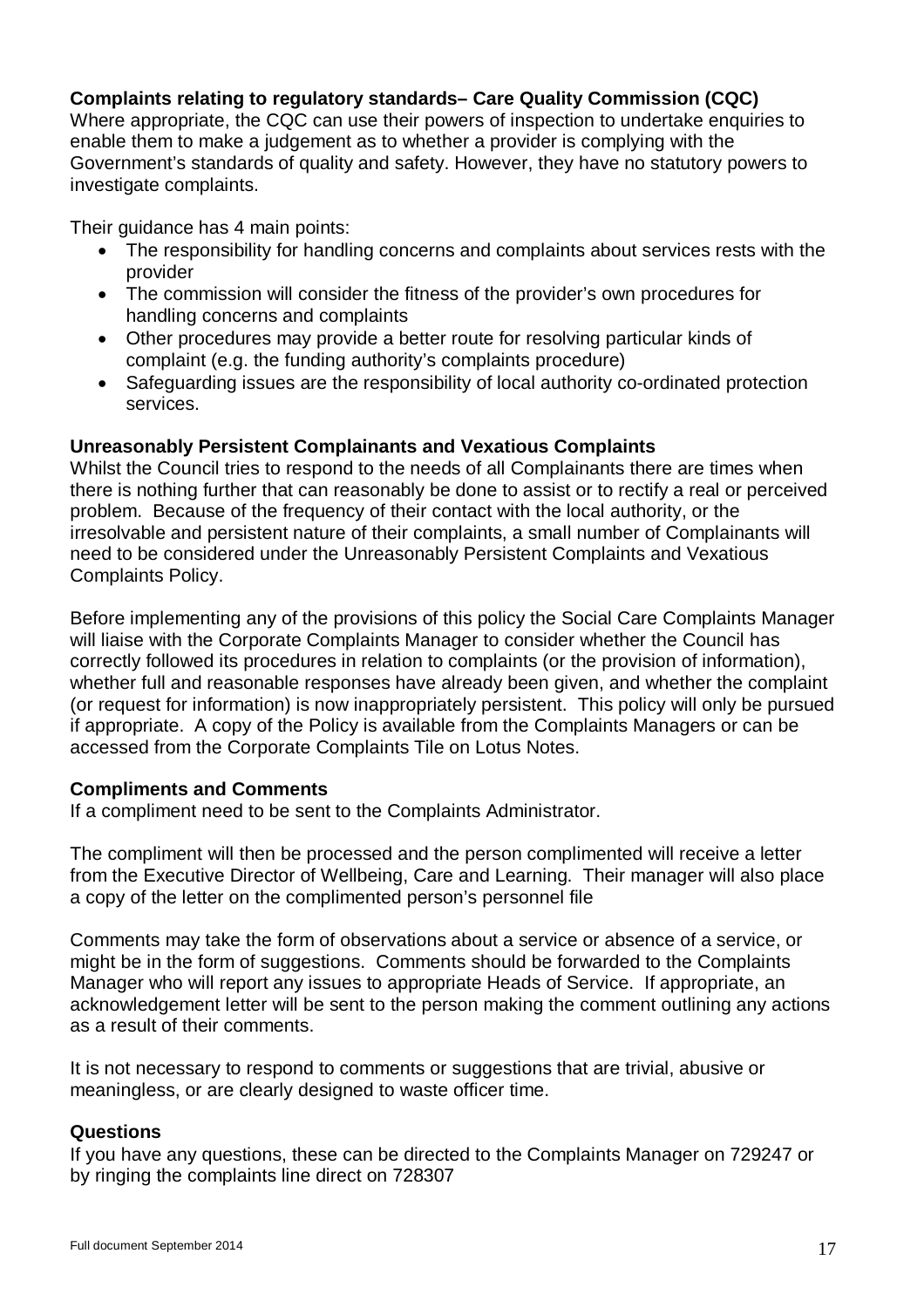# **7. COMPLAINTS HANDLING FLOWCHART**

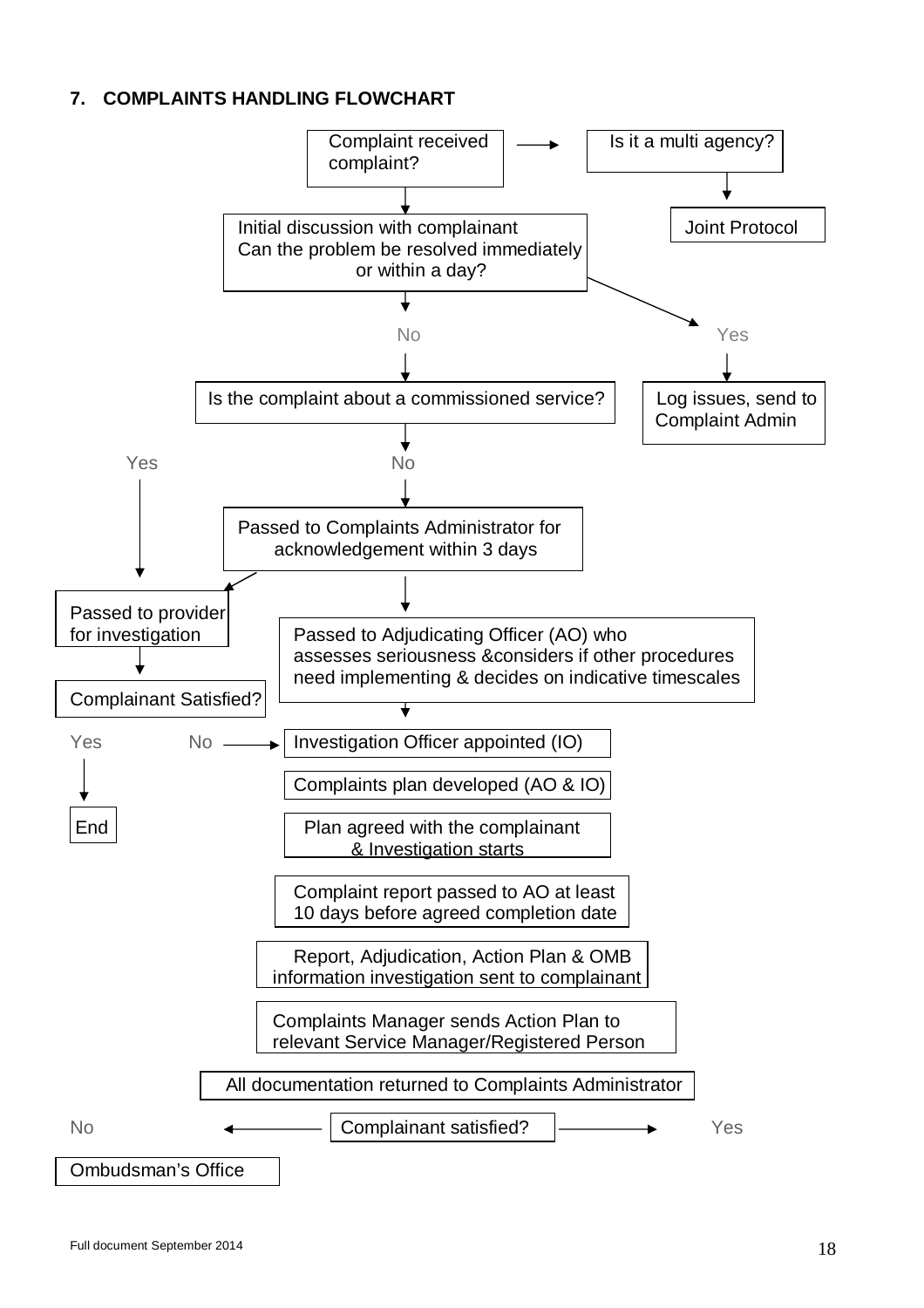# **8. SAFEGUARDING OR COMPLAINT FLOWCHART**



\* Please note that the existence of a safeguarding investigation does not necessarily mean the complaint procedure should be suspended. This should only happen where there is an indication that investigation of the complaint may compromise the safeguarding investigation. The Complaints Manager and Adults Safeguarding Manager will discuss this.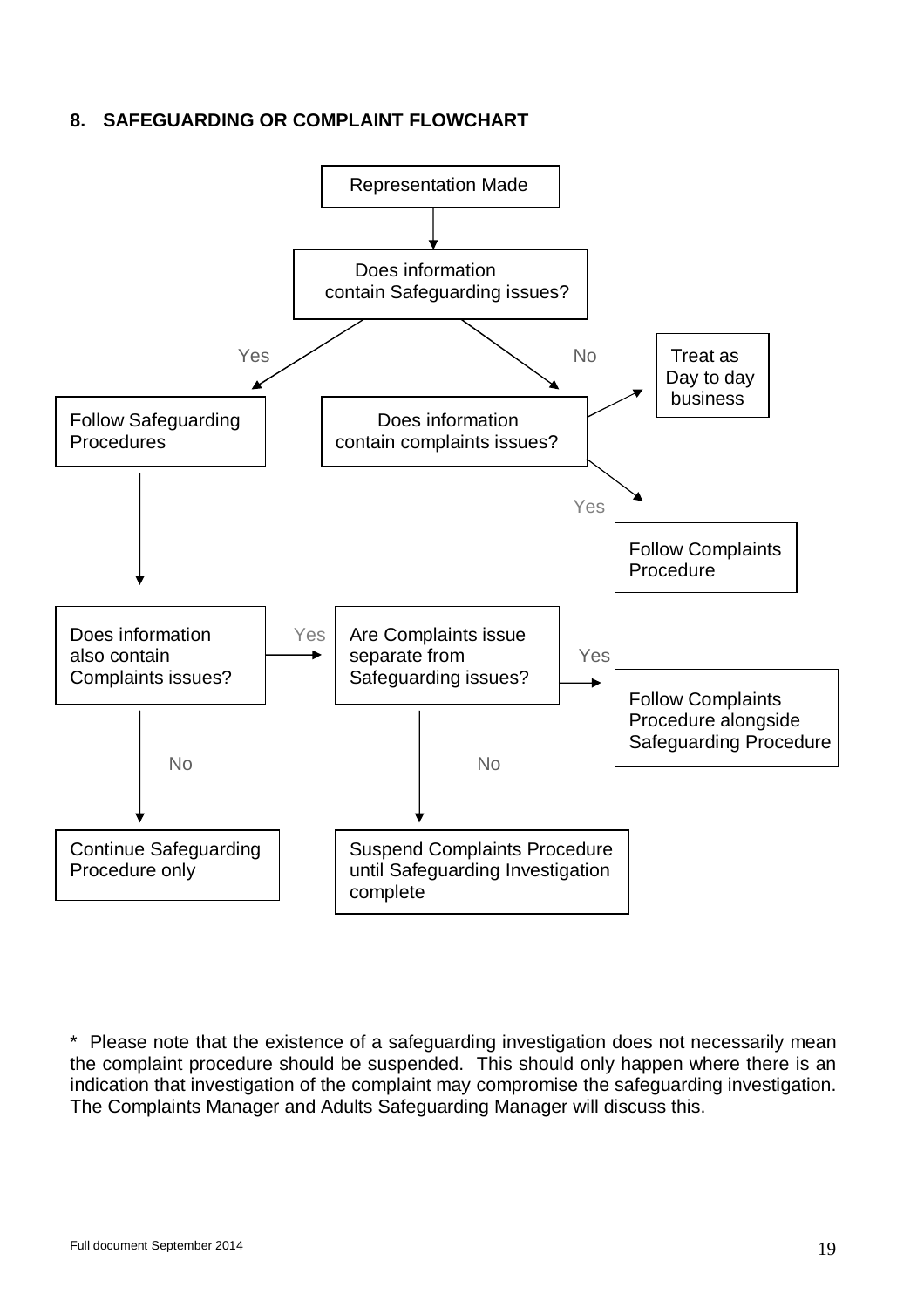# **9. CARRYING OUT AN INVESTIGATION**

An Investigating Officer is instructed by the Adjudicating Officer to carry out the investigation and is given relevant details by the Complaints Administrator. The Investigating Officer must keep a detailed file including all correspondence in chronological order. The Complaint Administrator will provide this file along with guidance and checklists. The file is the Investigating Officer's responsibility and must keep detailed records of all correspondence and evidence gathered.

The Investigating Officer is responsible for keeping the Adjudicating Officer informed of any developments or delays in the investigation. The file will be required by the Ombudsman should the matter be referred to the Ombudsman in future.

The Investigating Officer also needs to check whether the Complainant needs any additional support (advocate, translator etc.)

#### **Checklist for Investigating Officers**

Investigating Offices should ensure they comply with the following procedures:

| $\mathbf{1}$                                                                  | If a complaint is received that is made on behalf of someone else the<br>investigating officer should check if that person has given consent for the |
|-------------------------------------------------------------------------------|------------------------------------------------------------------------------------------------------------------------------------------------------|
|                                                                               |                                                                                                                                                      |
|                                                                               | complaint to be made on his or her behalf. (unless for reasons or age, health,                                                                       |
|                                                                               | death, capacity etc. this is not possible). Template letters are available for this.                                                                 |
| $\overline{2}$                                                                | Check whether the Complainant needs support to enable them to understand                                                                             |
|                                                                               | the process – e.g. interpretation, alternative formats such as CD or Braille,                                                                        |
|                                                                               | support from an advocate (following discussion with Adjudicating Officer)                                                                            |
| 3                                                                             | Adopt a problem solving approach to the complaint                                                                                                    |
| $\overline{4}$                                                                | Agree the details of the complaint with the Complainant no later than within                                                                         |
|                                                                               | five working days of receipt of the complaint.                                                                                                       |
| 5                                                                             | During the meeting with the Complainant – inform them of the nature of your                                                                          |
|                                                                               | relationship, clarify your duty to carry out an impartial and inform them of the                                                                     |
|                                                                               | complaints process.                                                                                                                                  |
| 6                                                                             | The Investigating Officer must agree the details of each element of the                                                                              |
|                                                                               | complaint and the desired outcome for the Complainant, along with an                                                                                 |
|                                                                               | agreement of the timescales for the completion of the investigation. If it                                                                           |
|                                                                               | becomes apparent that the investigation cannot be completed in the timescale                                                                         |
|                                                                               | set by the Adjudicating Officers then the Investigation Officer must contact the                                                                     |
|                                                                               | Complainant to discuss this with them and apologise for the delay. Heads of                                                                          |
|                                                                               | Service/Complaints Manager must be kept informed of any delays in agreed                                                                             |
|                                                                               | timescales.                                                                                                                                          |
| $\overline{7}$                                                                | If a complaint relates to a proposed action by Social Care or Public Health, the                                                                     |
|                                                                               | Investigating Officer should, in discussion with the Adjudicating Officer, check                                                                     |
|                                                                               | whether the action can/should be deferred pending the investigation of the                                                                           |
|                                                                               | complaint.                                                                                                                                           |
| 8                                                                             | Following the initial meeting, the Investigating Officer must discuss the                                                                            |
| outcome of the meeting with the Adjudicating Officer to clarify and agree the |                                                                                                                                                      |
|                                                                               | details of the Complaint Plan, which must then be sent to the Complainant for                                                                        |
|                                                                               | their agreement and signature.                                                                                                                       |
|                                                                               |                                                                                                                                                      |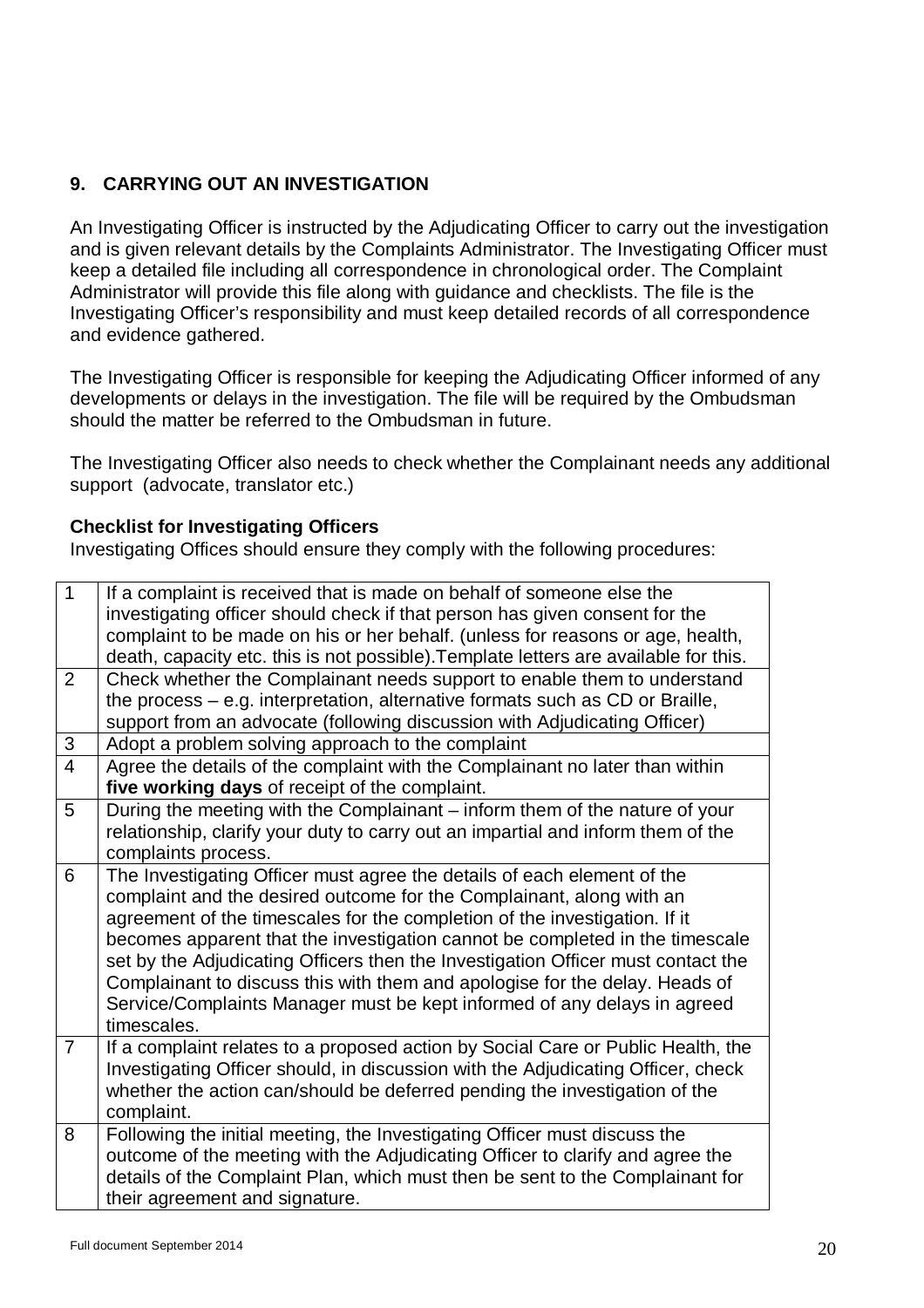| Where one or more agencies are involved in considering a complaint, these<br>bodies must co-operate to provide a co-ordinated response as defined in<br>legislation.                                                                                                                                                                                                                                                                                                                                                                                                                                                                                                                                                                                                                                                                                 |
|------------------------------------------------------------------------------------------------------------------------------------------------------------------------------------------------------------------------------------------------------------------------------------------------------------------------------------------------------------------------------------------------------------------------------------------------------------------------------------------------------------------------------------------------------------------------------------------------------------------------------------------------------------------------------------------------------------------------------------------------------------------------------------------------------------------------------------------------------|
| The Investigating Officer should contact anyone else who could contribute<br>relevant information such as staff, carers and other services users and take<br>statements from them. Those interviewed should be told that they can have<br>friend/advocate or colleague with him or her during the interview.                                                                                                                                                                                                                                                                                                                                                                                                                                                                                                                                         |
| Contact the Adjudicating Officer with details of any staff who are implicated in a<br>complaint before they are interviewed. They are entitled to have a colleague,<br>manager or union representative present and they can be issued guidance<br>about the process.                                                                                                                                                                                                                                                                                                                                                                                                                                                                                                                                                                                 |
| Make notes of each interview, checking key elements with the interviewee<br>during the interview. Send two copies of the statement to the interviewee and<br>ask them to confirm factual accuracy. This includes any staff interviewed. This<br>should be returned in five working days. They must be informed that if notes<br>are not received within the timescale, it will be assumed that they accept the<br>interview notes as a true record and that the Investigating Officer will draw<br>assumptions based on the unsigned statement. A copy should be sent to the<br>Adjudicating Officer. (NB Tape recordings of the interviews can be made<br>with the permission of all those people involved in the meeting. This can<br>be done to ensure full notes are made of each meeting and assist the<br>investigator with their note taking) |
| If the interviewee has any additional information they want considering this<br>should be sent with the signed interview notes.                                                                                                                                                                                                                                                                                                                                                                                                                                                                                                                                                                                                                                                                                                                      |
| The Investigating Officer should prepare a report on the standard template<br>provided by the Complaints Administrator,                                                                                                                                                                                                                                                                                                                                                                                                                                                                                                                                                                                                                                                                                                                              |
| The report should include<br>All relevant information<br>Whether each element of the complaint is upheld or not upheld, with<br>clear evidence to back up the decision distinguishing between fact,<br>feelings and opinions and avoiding subjectivity<br>Details of findings, conclusions and recommendation<br>$\overline{\phantom{0}}$<br>Plain English, avoiding the use of jargon as the report will be shared<br>with the complainant<br>Suggested action points                                                                                                                                                                                                                                                                                                                                                                               |
| If operational concerns, not directly relevant to the complaint, have become<br>apparent during the course of the investigation they must be documented<br>separately from the investigation report and referred to the appropriate senior<br>manager                                                                                                                                                                                                                                                                                                                                                                                                                                                                                                                                                                                                |
| The report should be submitted the Adjudicating Officer to enable them to<br>complete their adjudication.                                                                                                                                                                                                                                                                                                                                                                                                                                                                                                                                                                                                                                                                                                                                            |
| A copy of the report/adjudication letter will be sent to the complainant, the<br>Investigating Officer, the Team Manager and the Complaints Manager.                                                                                                                                                                                                                                                                                                                                                                                                                                                                                                                                                                                                                                                                                                 |
| The Adjudicating Officer and Investigating Officer will agree and prepare an<br>action plan which will be monitored by the Complaints Manager                                                                                                                                                                                                                                                                                                                                                                                                                                                                                                                                                                                                                                                                                                        |
|                                                                                                                                                                                                                                                                                                                                                                                                                                                                                                                                                                                                                                                                                                                                                                                                                                                      |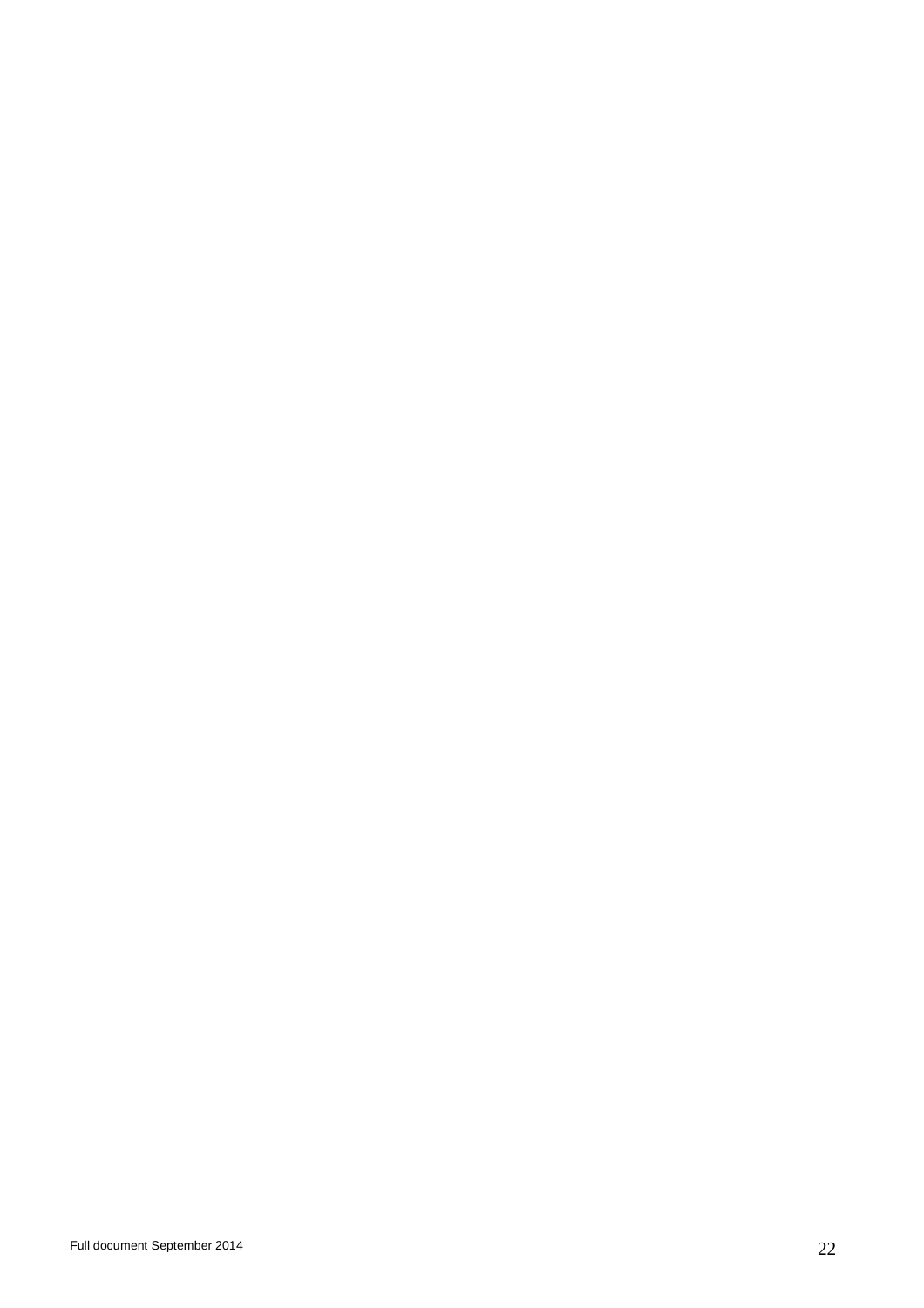# **10. ROLES & RESPONSIBILITIES**

# **Complainant**

The Council expects complainants to assist in ensuring an effective response to his/her complaint and that he/she:

- Cooperates with the Council in seeking a solution to the complaint;
- Expresses his/her complaint in full as early as possible;
- Responds promptly to requests for information or meetings or in agreeing the details of the complaint;
- Asks the Complaints Manager for assistance as needed; and
- Treats all those involved in the complaint with respect.

## **Complaints Manager**

Regulations require Middlesbrough Council to designate an officer, known as the Complaints Manager, to manage the Statutory Complaints Procedure for Adult Social Care Services. However, this does not mean that one person is responsible for carrying out all actions.

The Complaints Manager will:

- Have sufficient clarity of purpose and authority to enable complaints to be dealt with effectively and speedily.
- Be independent of operational line management and of direct service **Providers**
- Take an active role in facilitating resolution of complaints and will identify appropriate colleagues and external people (including Investigating Officers and Advocates) to contribute to complaints work
- Foster good working relationships with key bodies and through partner agencies.
- Monitor compliance with complaints regulations and wider policies and guidelines
- Be responsible for developing complaints strategies, systems and processes, including complaints training
- Provide support to staff when investigating, or on the receiving end, of a complain
- Implement the Joint Complaints Protocol

# **Adjudicating Officer**

Senior Managers in the Directorate have a key role within the complaints procedure as Adjudicating Officer. Their role is to:

- Consider the seriousness and complexity of individual complaints taking into account any risks, service improvements and, if appropriate disciplinary action and attribute timescales
- Appoint suitable individuals to be Investigating Officers and give indicative timescales in line with their assessment of the complaint
- Take overall responsibility for complaints made against their service area
- Consider the Investigating Officer conclusions, and recommendations, and the complainant's desired outcomes and provide an objective adjudication
- Ensuring that agreed actions following a complaints investigation are implemented, monitored and followed-up in liaison with the Complaints Manager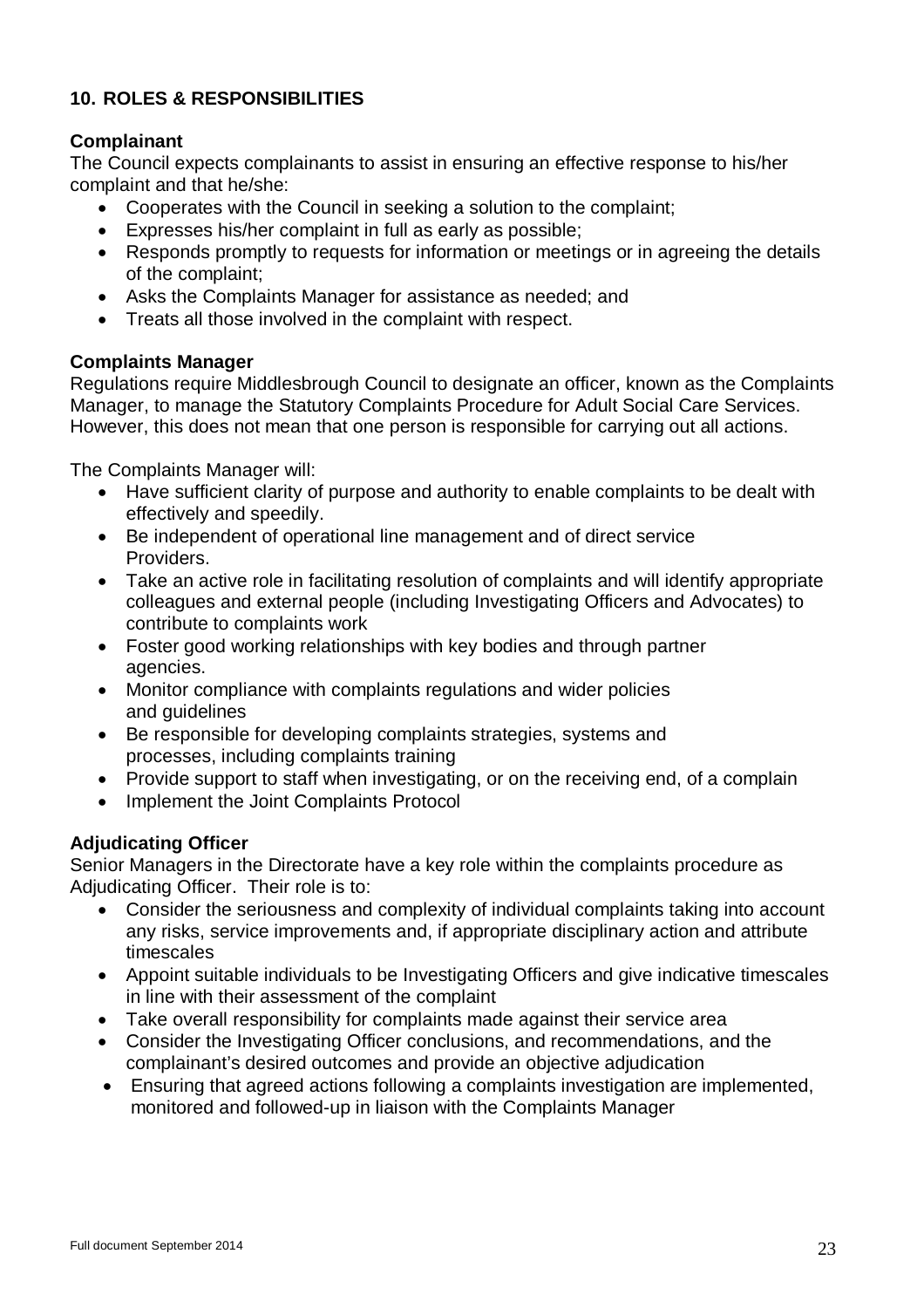# **Investigating Officers**

The Investigating Officer will:

- Carrying out objective and thorough independent investigations
- Prepare a clear investigation report and effectively liaise with the complainant and his/her advocate, if appropriate, and the Complaints Manager
- Identify solutions and recommendations and courses of action that will resolve the issues
- Keep the Adjudicating Officer and Complaints Manager updated on progress
- Updating the complainant and the Complaints Manager on progress made, and timeframes
- Maintaining clear and confidential records, evidence and notes of all investigation work
- Alert appropriate senior managers and directors, to serious areas of concern that might arise during investigations and making recommendations as appropriate

## **Complaints Administrator**

The Administrator is responsible for:

- Acknowledging the receipt of formal complaints within 3 days, and coordinating timeframes to ensure the final responses are sent out within agreed timescales
- Liaising with Adjudicating Officers to complete required documentation
- Providing Investigating Officers with required documents and relevant details of the complaint
- Keeping accurate records of all complaints, concerns and compliments
- Providing monthly updates to the Complaints Manager and Senior Managers including progress on action plans
- Recording data about concerns and complaints on the complaints databases
- To send reminders to Service Managers with the responsibility for action plans following the conclusion of a complaint

#### **All Local Authority staff**

- Are responsible for reporting complaints promptly and accurately
- Are required to be aware of this policy and have knowledge of how to aid someone to make a formal complaint
- Are expected to try and resolve the complaint as close to its source as possible, as soon as possible
- Are expected to cooperate fully and openly with any complaints
- Are expected to record and report any representations made to the Complaints Administrator with relevant outcomes to assist in learning and service improvements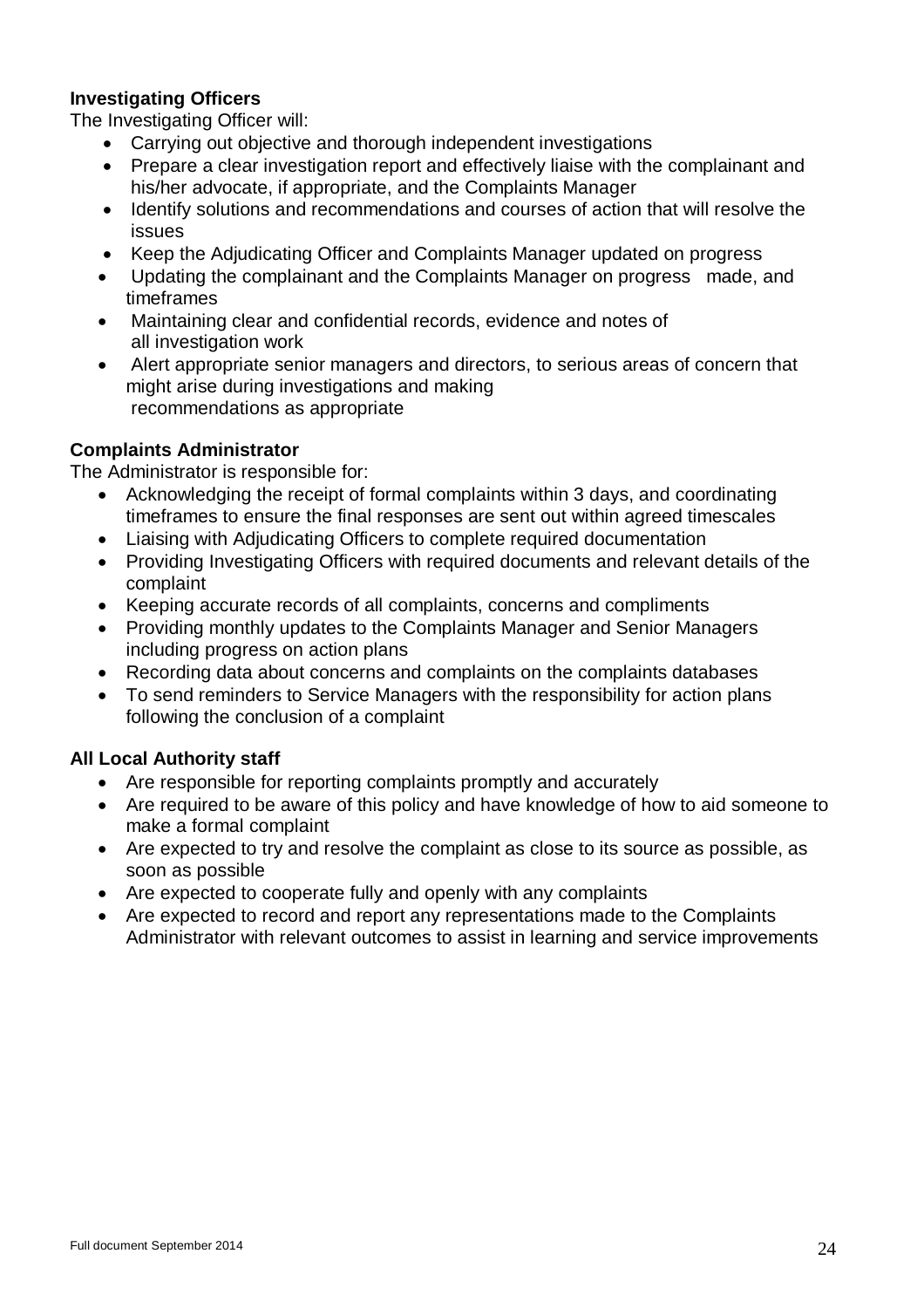# **11. GOOD PRACTICE FOR INVESTIGATING OFFICERS**

#### **General Points**

Investigating Officers must:

- a) Be aware of the timescale and the importance of providing a thorough investigation;
- b) Work closely with the Complaints Manager (and Independent Person and Advocate where appropriate) on all aspects of the investigation and report writing, including keeping the complainant informed of progress;
- c) If the media is involved (local or national press, television or radio etc.) maintain strict confidentiality and notify the Complaints Manager;
- d) Consider whether it is helpful to hold any meetings away from an environment that may be causing distress;
- e) If appropriate, make an unannounced visit to the establishment that is being complained about to check normal practice;
- f) Investigation Officers should adhere to all relevant legislation such as Data Protection Act, Health and Safety Act and the Human Rights Act;
- g) Investigating Officers should also work closely with all others involved in the investigation, especially where an Independent Person is involved.

#### **Getting Started**

Investigating Officers must contact the complainant, ideally by phone, to offer a meeting in person. This meeting should explain the investigation procedure and:

- a. clarify the complaint and all its individual parts, and produce a written record of the grounds of the complaint;
- b. ask what the complainant wants in terms of solution or outcome;
- c. check whether the complainant needs support of any kind, in order to understand the discussion properly; and
- d. determine whether the complainant needs support during the process e.g. an advocate;
- e. allow the complainant to explain how he/she feels and express any strong emotions that he/she has. Accept how the complainant feels but such acceptance does not mean that the Investigating Officer agrees with the complainant.

Read the background documents on the complaint and the relevant legal and administrative policies and procedures.

Consider whether the complaint could be resolved without further investigation.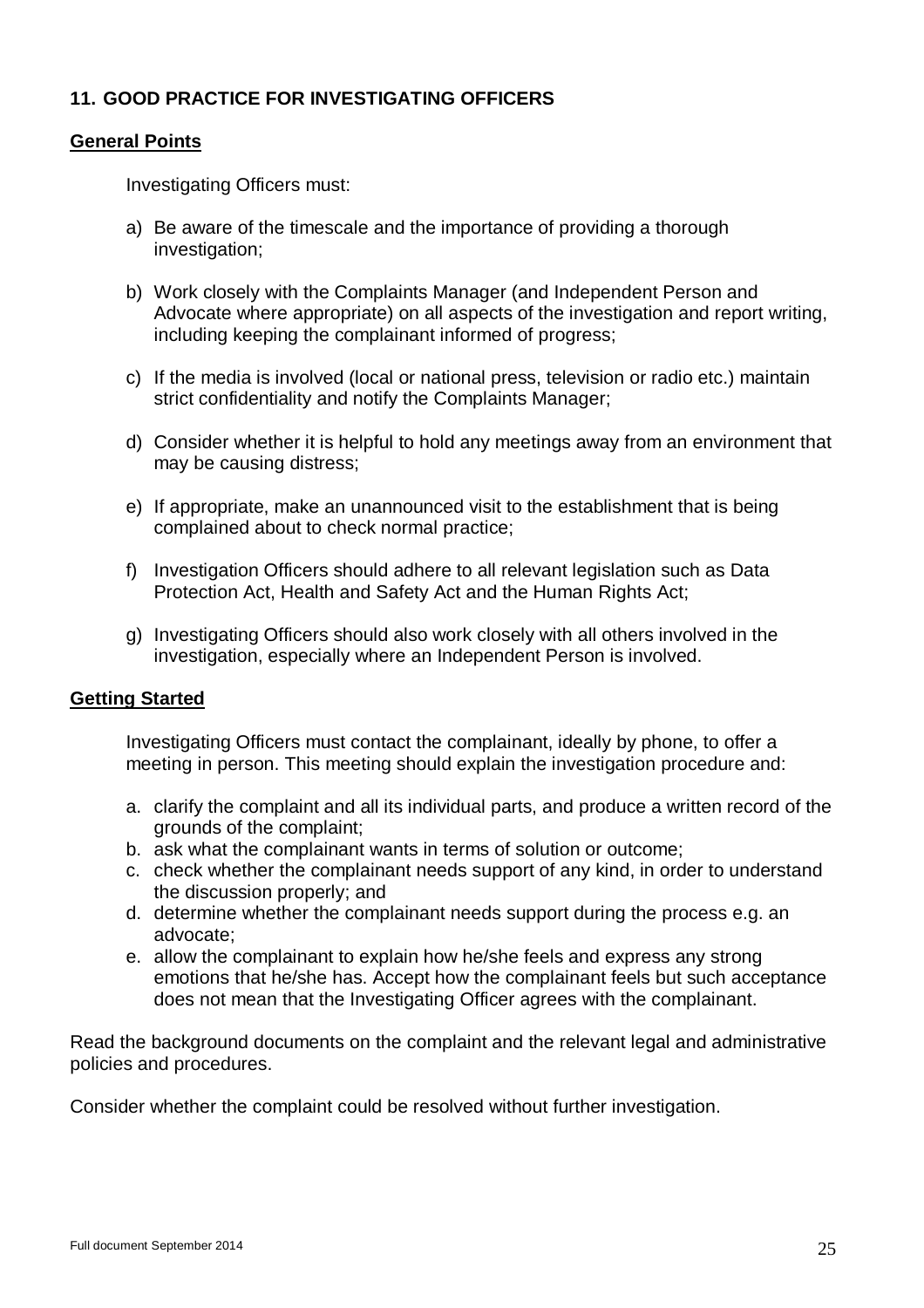Assess whether the complaints procedure is the most appropriate way of handling this complaint. Consider alternative possible procedures, for example alternative dispute resolution such as mediation or appeals to tribunals, legal action or police involvement. If the complaints procedure is not appropriate, discuss the alternatives with the Adjudicating Officer.

Agree a summary or statement of the complaint with the complainant in writing and ask them to sign the document.

## **Planning the Investigation**

The Investigating Officer must:

- a. Obtain the relevant documents, such as files, log books and timesheets and insist on seeing the originals, not copies, and obtain copies of all the documents needed;
- b. Produce a chronology from the relevant sequence of events from the files and identify the names of the individuals most directly involved in the content of the complaint;
- c. Analyse and categorise the complaint into its different elements;
- d. Identify a list of interviewees, notify them with as much notice as possible that the Investigating Officer wishes to hold interviews, and supply them with relevant information on the complaint;
- e. Arrange the order of interviews in a logical sequence as relevant to the particular complaint;
- f. Inform all those to be interviewed that they may be accompanied by a friend or trades union representative, provided that this person is not within normal line management arrangements with the interviewee and that there are no issues of confidentiality;
- g. Consider whether a witness of a particularly difficult interview is needed this is also a good way of training new investigating officers;
- h. Prepare the line of questioning for each interviewee.

#### **Interviewing**

The Investigating Officer must:

- a. Explain the complaint and your role clearly to the interviewee and confirm that they understand the complaints procedure and their role in it.
- b. Conduct any interviews in an informal and relaxed manner, while ensuring that due process is adhered to:
	- use open not leading questions:
	- do not express opinions in words or attitude;
	- ask single not multiple questions, i.e. one question at a time.
- c. Try to separate hearsay evidence from fact by asking interviewees how they know a particular fact;
- d. Persist with questions if necessary. Do not be afraid to ask the same question twice. Make notes of each answer given;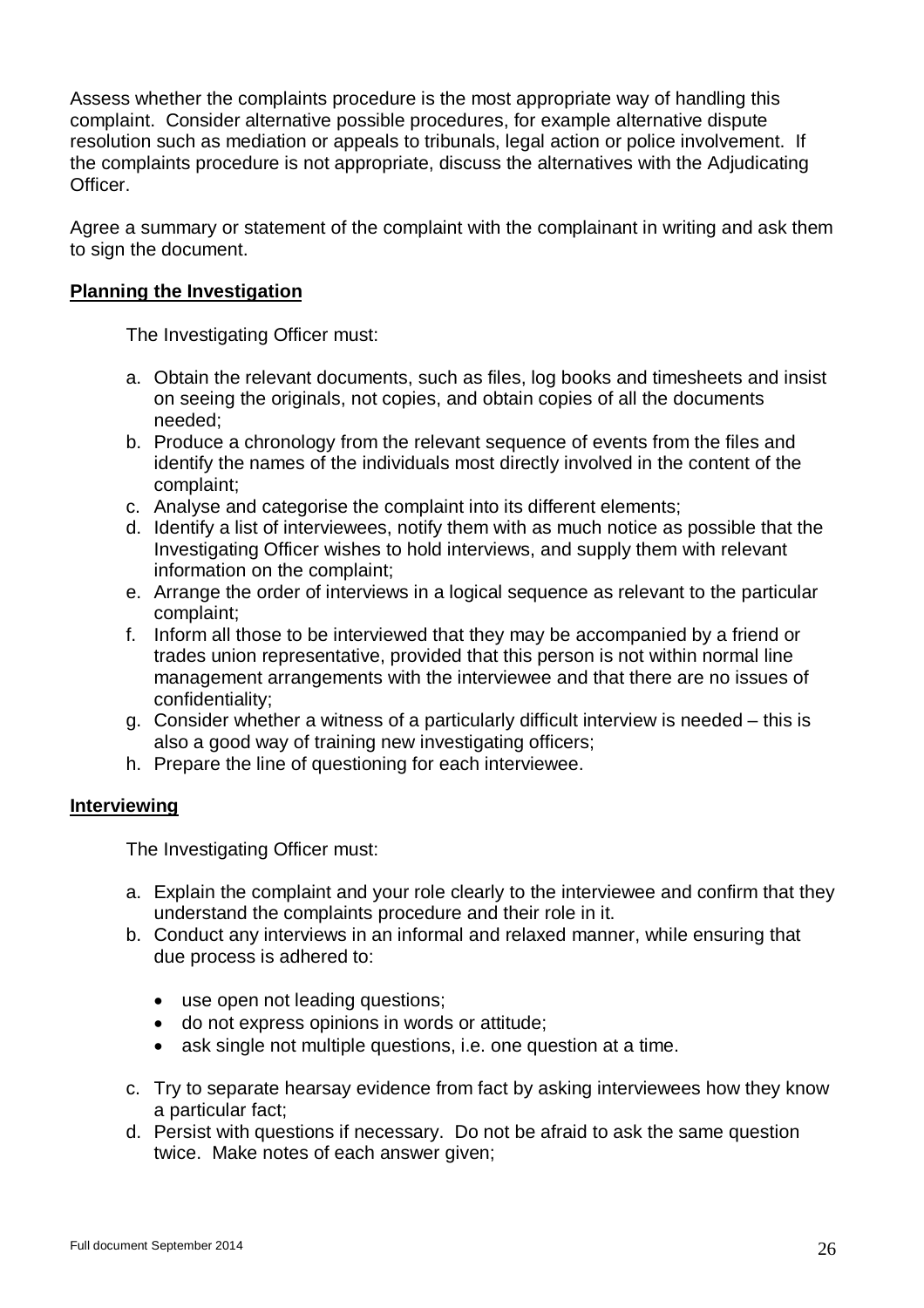- e. Deal with conflicts of evidence by seeking corroborative evidence. If this is not available, discuss with the Complaints Manager the option of a meeting between the conflicting witnesses;
- f. Make a formal record of the interview from the written notes as soon as possible while the memory is fresh. Show the interviewee the formal record, ask if he/she has anything to add, and ask him/her to sign the record as accurate.
- g. A tape recording can be made of the meeting if all people who are present at the meeting give their consent for this.

## **The Investigation Report**

The Investigating Officer must:

Draft the report and show it to the Adjudicating Officer. The Complaints Manager can advise on local practice. The draft report should include:

- a. chronology;
- b. list of interviewees;
- c. the complaints set out in a numbered list;
- d. the Investigating Officer's analysis and findings for each point of complaint;
- e. record of relevant policy, practice and legislation;
- f. the Investigating Officer's recommendations and response to the complainant's desired outcomes;
- g. any other relevant information; and
- h. a separate addendum for any other issues for the local authority.

Consider comments from relevant persons such as the Complaints Manager, Adjudicating Officer and Independent Person and amend the report as necessary;

Notify the Adjudicating Officer that the final report is complete and they can advise as to how this will be released.

This annex is based on information originally published in *The Right to Complain* and compiled with the help of the Office of the Commission for Local Administration (the Local Government Ombudsman).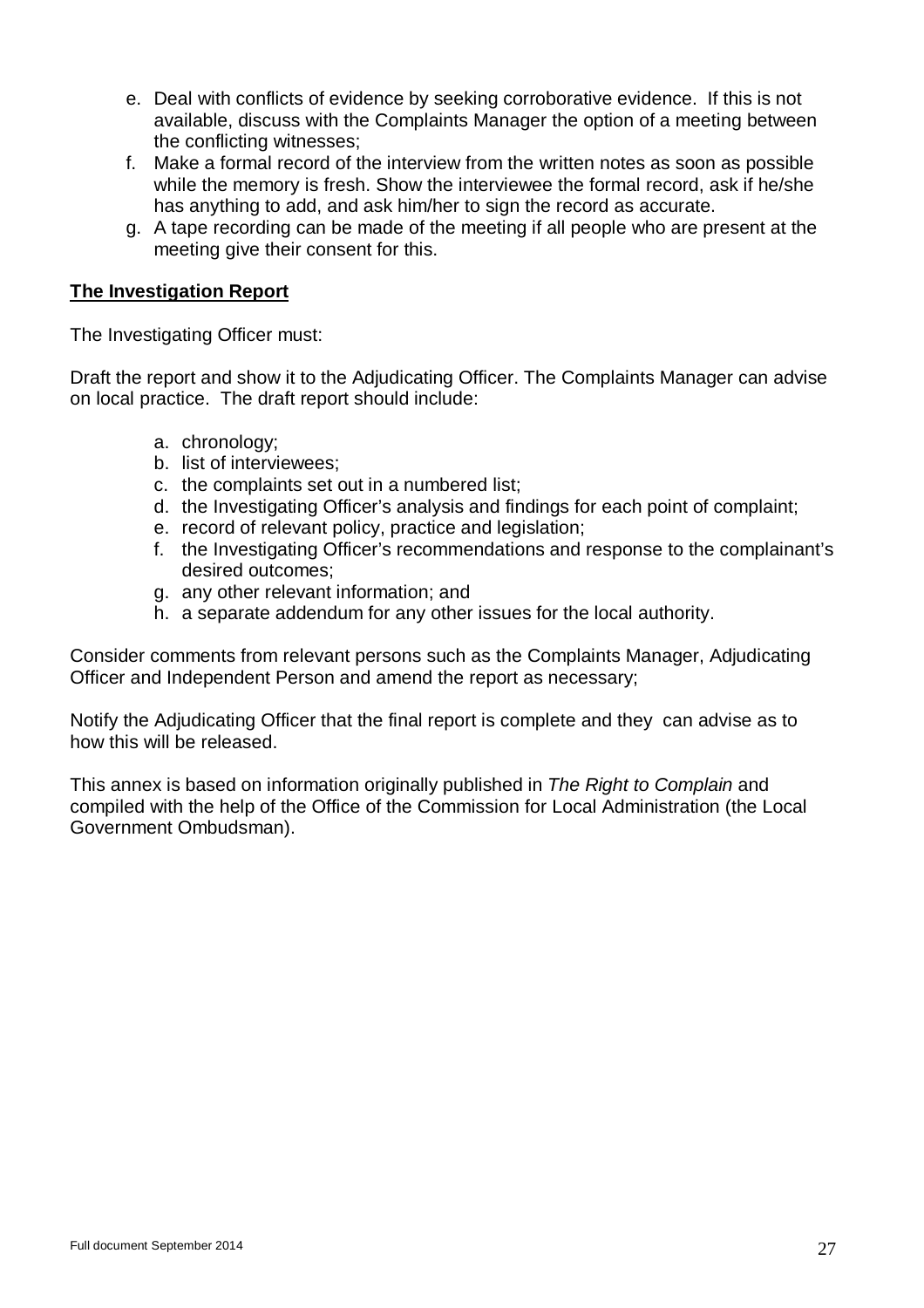## **12. Glossary and Abbreviations**

**Abuse** includes physical, sexual, emotional, psychological, financial, material, neglect, acts of omission, discriminatory and institutional abuse.

**Action Plans** list actions to be taken as the result of a complaints investigation. The plan includes timescales and the person responsible for carrying out the action.

**Association of Directors of Adult Social Services (ADASS)** is the national leadership association for directors of local authority adult social care services.

**Adjudication** is the responsibility of the Adjudicating Officer and provides a response to the complainant about outcomes and actions arising as a result of the complaint investigation

**Adjudicating Officer** is the Head of Service responsible for deciding how complaints will be dealt with including the findings, conclusions and recommendations in the Investigating Officers report.

**Adult at risk** are people aged 18 years or over who is or may be in need of community care services by reason of mental health, age or illness, and who is or may be unable to take care of themselves, or protect themselves against significant harm or exploitation. The term replaces 'vulnerable adult'.

**Advocacy** means taking action to help people say what they want, secure their rights, represent their interests and obtain the services they need.

**Alert** is a concern that an adult at risk is or may be a victim of abuse or neglect. An alert may be a result of a disclosure, an incident, or other signs or indicators.

**Alerter** is the person who raises a concern that an adult is being, has been, or is at risk of being abused or neglected. This could be the person themselves, a member of their family, a carer, a friend or neighbour, a member of staff or volunteer.

**Capacity** is the ability to make a decision about a particular matter at the time the decision needs to be made.

**Care management** is the process of assessment of need, planning and co-ordinating care for people with physical and/or mental impairments to meet their long-term care needs, improve their quality of life and maintain their independence for as long as possible.

**Carer** refers to unpaid carers for example, relatives or friends of the adult at risk. Paid workers, including personal assistants, whose job title may be 'carer', are called 'staff'.

**Clinical Commissioning Groups** are NHS organisations set up by the Health and Social Care Act 2012 to organise the delivery of NHS services in England. They replace Primary Care Trusts.

**Clinical governance** is the framework through which the National Health Service (NHS) improves the quality of its services and ensures high standards of care.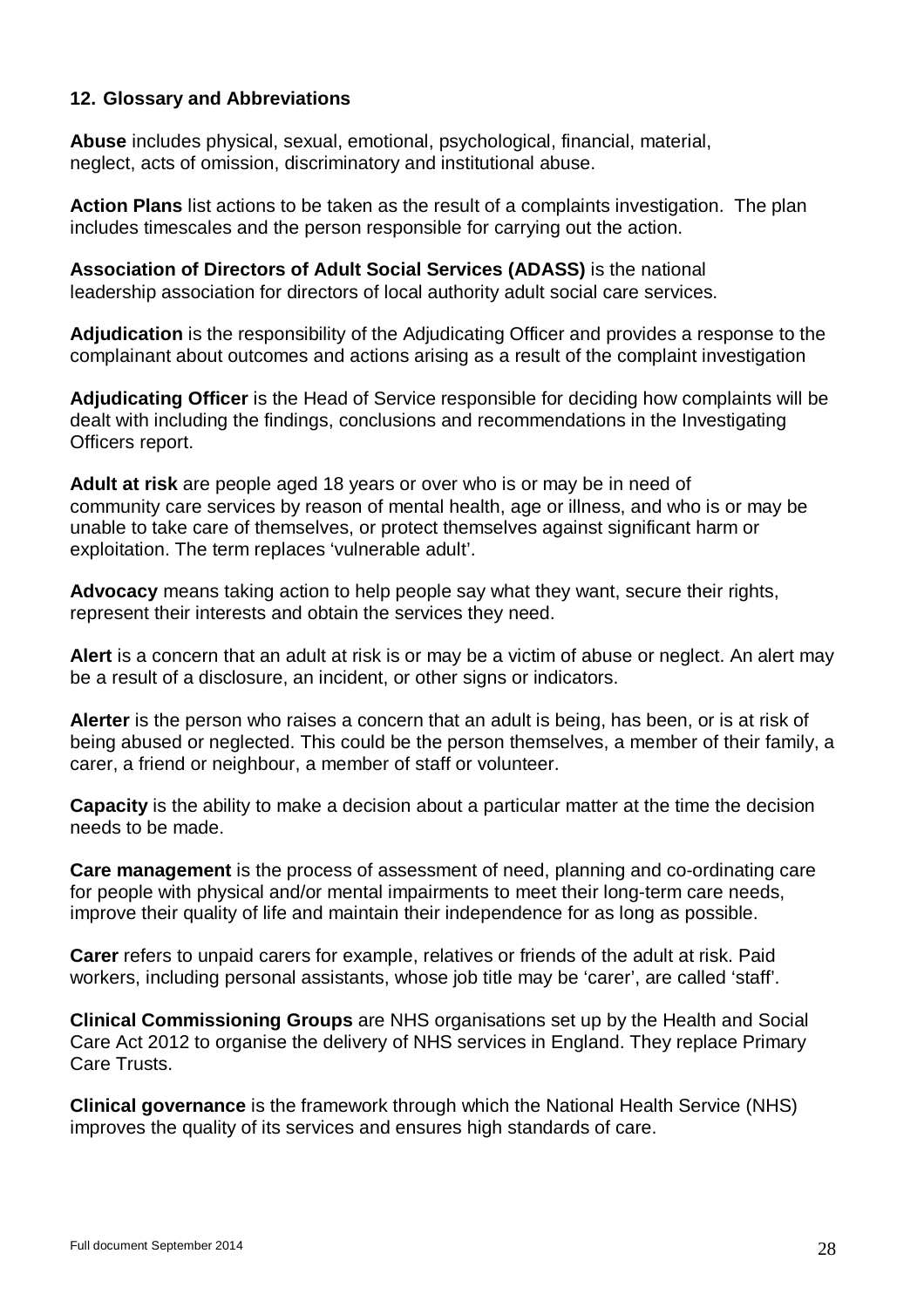**Complaint** may be generally defined as 'an expression of dissatisfaction or disquiet about the actions, decisions or apparent failings of a local authority's adult social services provision that requires a response'.

**Complaints Administrator** is the person responsible for the day to day administration of the complaints process

**Complaints Manager** is the officer who acts as the operational lead for the implementation of the complaints process.

**Complaint Plan** is the document produced by the IO clarifying elements of the complaint and agreeing actions with the complainant.

**Concerns & comments** are expressions of dissatisfaction or suggestions of how services are failing or could be improved.

**Consent** the voluntary and continuing permission of the person to the intervention based on an adequate knowledge of the purpose, nature, likely effects and risks of that intervention, including the likelihood of its success and any alternatives to it.

**Contracted Service** are those purchased by the Local Authority to meet the assessed needs of users and carers

**Care Programme Approach (CPA)** introduced in England by the DH (Department of Health) in 1990 the CPA requires health authorities, in collaboration with social services departments, to put in place specified arrangements for the care and treatment of people with mental ill health in the community.

**Crown Prosecution Service (CPS)** is the government department responsible for prosecuting criminal cases investigated by the police in England and Wales.

**Care Quality Commission (CQC)** are responsible for the registration and regulation of health and social care in England.

**Care Standards Act** is an Act of the Parliament of the United Kingdom which provides for the administration of a variety of care institutions, including children's homes, independent hospitals, nursing homes and residential care homes.

**DH (Department of Health)** is the government strategic leadership for public health, the NHS and social care in England.

**DoLS** (Deprivation of Liberty Safeguards) are measures to protect people who lack the mental capacity to make specific decisions at specific times. The Safeguards came into effect in April 2009 using the principles of the Mental Capacity Act (MCA) 2005, and apply to people in care homes or hospitals where they may be deprived of their liberty.

**Data Protection Act** 1998 makes provision for the regulation of the processing of information relating to individuals, including the obtaining, holding, use or disclosure of such information.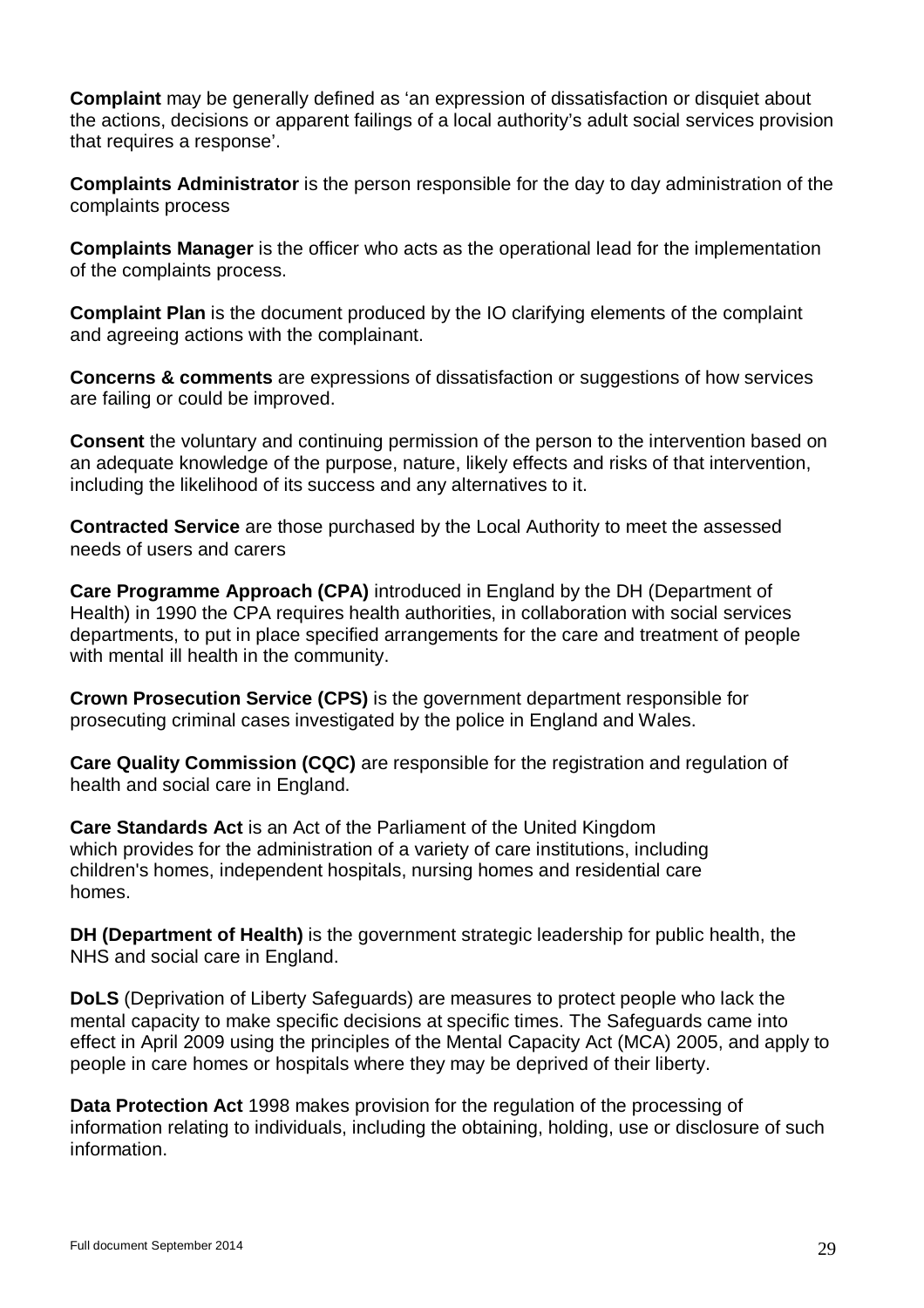**Department for Work and Pensions (DWP)** is a government department responsible for welfare and employment issues.

**Emergency Duty Officer** is the social worker on duty in the emergency duty team (EDT) or out of hour's service.

**Emergency Duty Team (EDT)** are a social services team that responds to out-of-hours referrals where intervention from the council is required to protect a vulnerable child or adult at risk, and where it would not be safe, appropriate or lawful to delay that intervention to the next working day.

**GP (General Practitioner)** is a doctor who is responsible for diagnosing and treating a variety of injuries and diseases that fall under the general practice category. General practitioners (GPs) work in primary care. They are usually commissioned by primary care organisations, such as clinical commissioning groups to deliver services.

**Human Rights Act 2000** is legislation introduced into domestic law for the whole of the UK in October 2000, in order to comply with the obligations set out in European Convention of Human Rights

**Health and Social Care Act 2012** provides legislative changes to the health and care system including giving GPs and other clinicians the primary

**IMCA (Independent Mental Capacity Advocate)** were established by the Mental Capacity Act (MCA) 2005. IMCAs are mainly instructed to represent people where there is no one independent of services, such as family or friend, who is able to represent them. IMCAs are a legal safeguard for people who lack the capacity to make specific important decisions about where they live, serious medical treatment options, care reviews or adult safeguarding concerns.

**Investigating Officer** is the member of staff of any organisation who leads an investigation/assessment into a complaint This is often a professional or manager in the organisation who has a duty to investigate.

**Joint Complaints Protocol** is a framework for dealing with complaints involving more than one of the participating agencies

**Local Authority** is Middlesbrough Council

**Local Authority Social Services & National Health Service Complaints (England) Regulations 2009** is the legislation outlining what is expected from councils when running a complaints process

**Local Government Ombudsman (LGO)** is an official employed by the Commission for Local Administration in England, a body of commissioners established under the Local Government Act 1974 to investigate complaints about councils and certain other bodies in England.

**Mental capacity** refers to whether someone has the mental capacity to make a decision or not.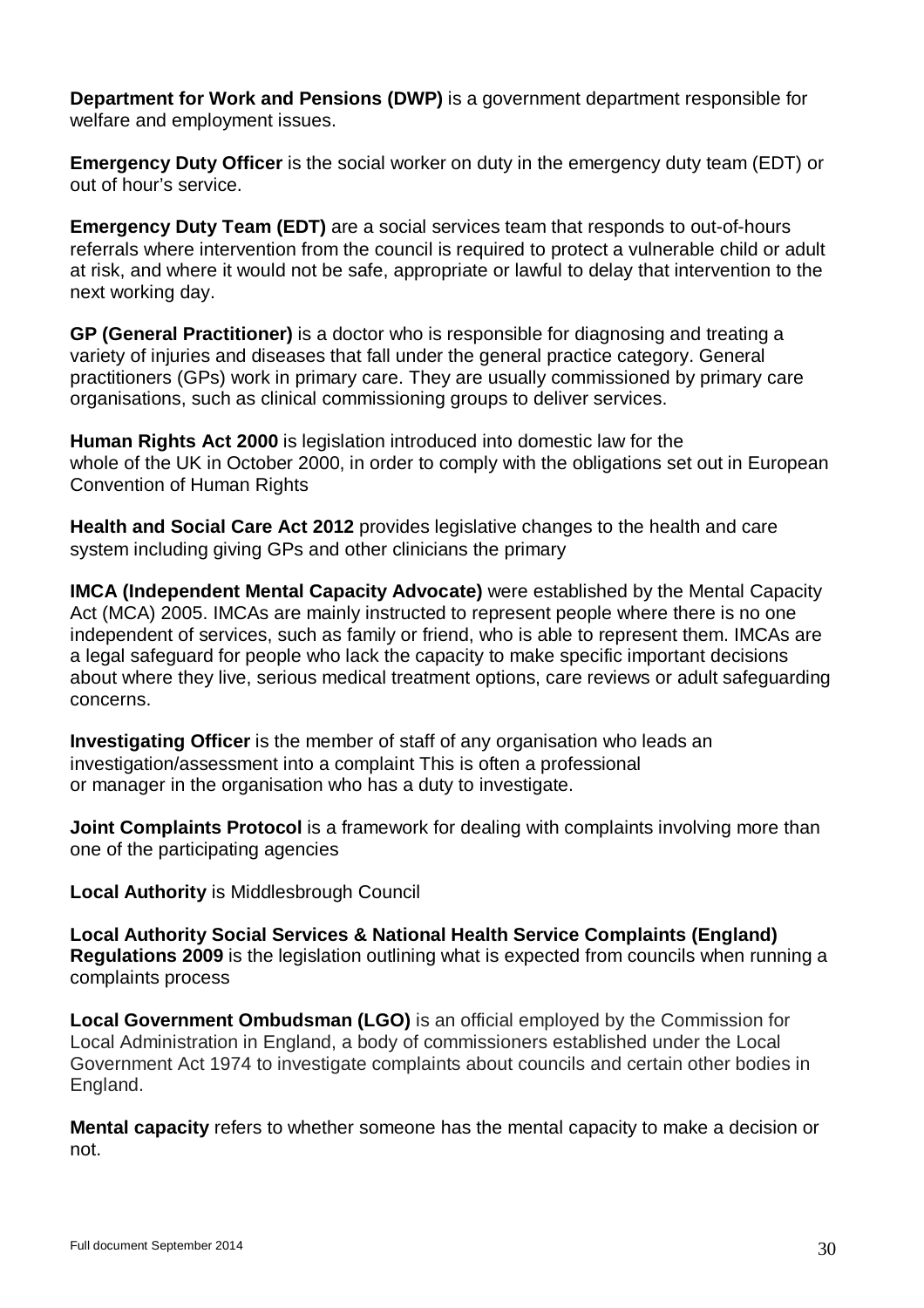**Mental Capacity Act 2005** provides a statutory framework to empower and protect people aged 16 and over who lack, or may lack, capacity to make certain decisions for themselves because of illness, a learning disability, or mental health problems. The act was fully implemented in October 2007 and applies in England and Wales.

**Mental Health Act 2007** amends the Mental Health Act 1983 (the 1983 Act), the Mental Capacity Act 2005 (MCA) and the Domestic Violence, Crime and Victims Act 2004. This includes changing the way the 1983 Act defines mental disorder, so that a single definition applies throughout the Act, and abolishes references to categories of disorder.

**Office of the Public Guardian** supports the Public Guardian in registering enduring powers of attorney, lasting powers of attorney and in supervising Court of Protection appointed deputies.

**Parliamentary & Health Service Ombudsman** investigates complaints that individuals have been treated unfairly or have received poor service from government departments and other public organisations and the NHS in England. They work in partnership with the LGO

**Personal budget (PB)** is money allocated for social care services, allocated based on the needs of the individual following an assessment. Councils or another organisation on behalf of individuals could manage them. They could also be paid as a direct payment, or a mixture of both.

**Prioritising Need** is a system for deciding how much support people with social care needs can expect to help them cope and keep them fit and well. Its aim is to help social care workers make fair and consistent decisions about the level of support needed, and whether the local council should pay for this.

**Regulated Services** are Health and social care services such as those provided in nursing homes, residential homes and children's homes that are inspected by staff from CQC

**Review** is the process of re-examining a support plan and its effectiveness.

**Safeguarding Adults** are the term used to describe all work to help adults at risk stay safe from significant harm. It replaces 'adult protection'.

**Self funders** are people who are not entitled to financial assistance from social services

**Strategic Health Authority (SHA)** is one branch of the National Health Service in England. In 2002, the existing NHS health authorities were renamed SHA's and merged to form 28 new Strategic Health Authorities. The same board and governance structures apply to SHA's as to all NHS trusts.

**South Tees Hospitals NHS Foundation Trust** is the hospital trust in the Tees Valley serving the people of Middlesbrough, Redcar and Cleveland, Hambleton and Richmondshire and beyond. The trust runs The James Cook University Hospital in Middlesbrough and community services in Middlesbrough and Redcar and Cleveland.

**Staff** are paid workers, including personal assistants, whose job title may be 'carer', are called 'staff'. Volunteers are also classed as staff. See also carer.